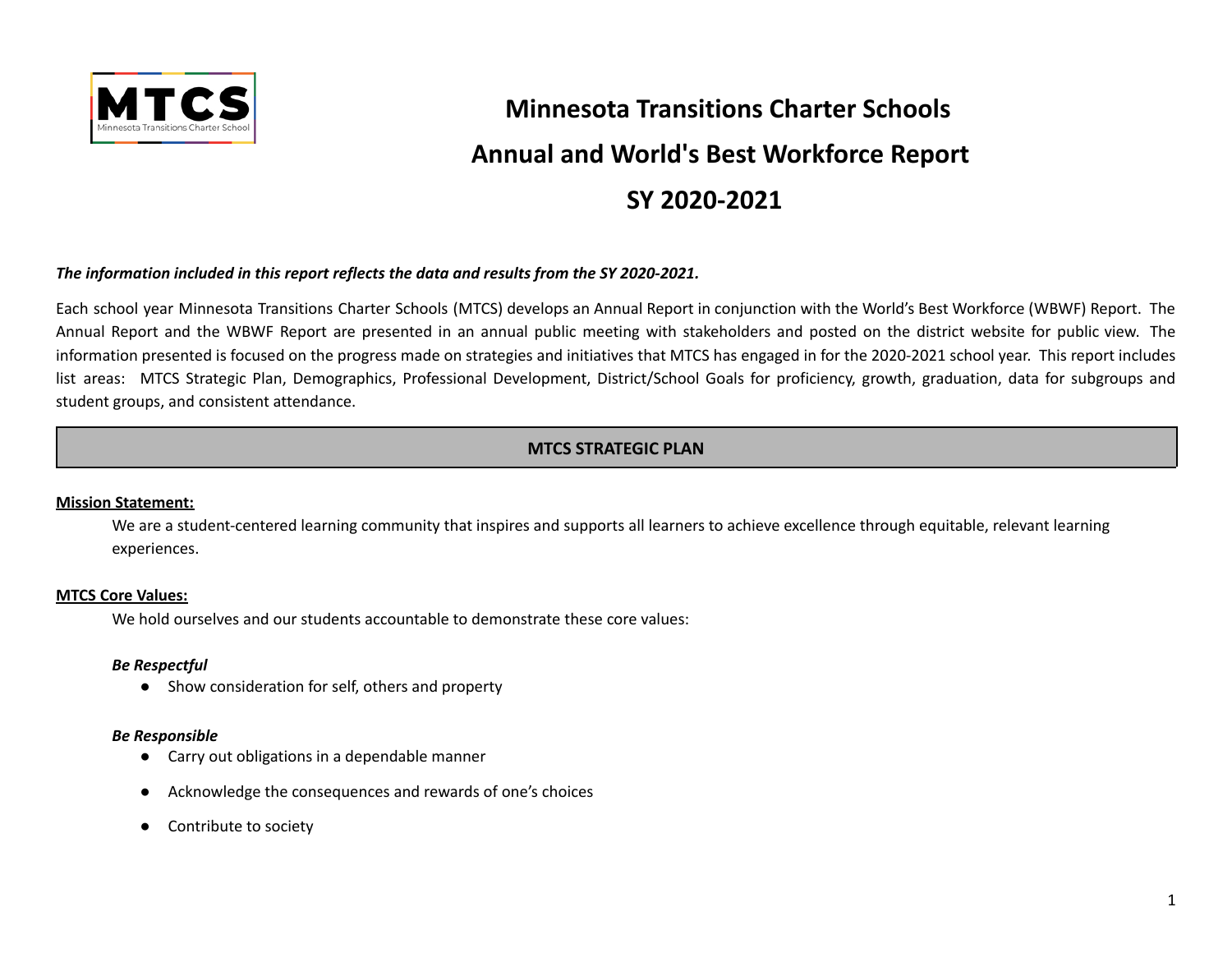## *Appreciate and Celebrate Diversity*

- Recognize and honor the dignity of each individual
- Celebrate differences among culture, gender and ability
- Work cooperatively with others and resolve conflicts

## *Have Integrity*

- Display honesty, perseverance, confidence and pride
- Show the courage of your convictions
- Be trustworthy

## *Have Compassion for Others*

● Show empathy, generosity, kindness, patience and sensitivity

Click here to view the MTCS Strategic Plan- [Strategic](https://mtcs.org/plans-and-reports/) Plan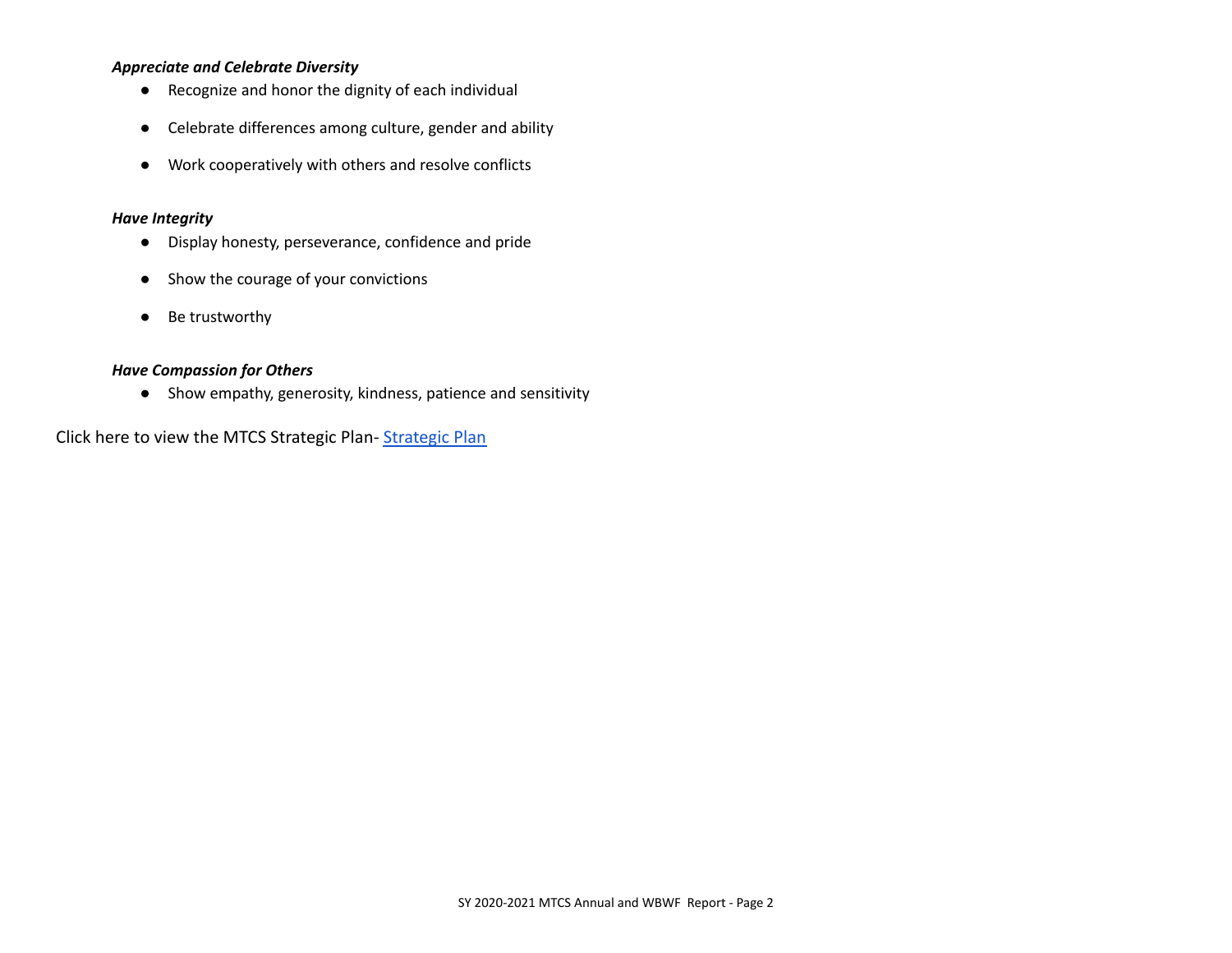## **MTCS DEMOGRAPHICS**

The K-12 academic community of MTCS is the largest group of charter schools in the state of Minnesota. We are a tuition-free, public school with nine options that serve students in the Twin Cities metro area through our brick and mortar school sites, as well as greater Minnesota through our online options. The information below provides the enrollment data including ethnicity, the percentages of low income students, percentage of students receiving special education services, the percentage of students receiving English Language services, and the number of identified homeless students. *(MN Report Card)*

## **School Sites**

● Banaadir Elementary (K-4) MN Virtual School (Grades 6-12) P.E.A.S.E. Academy (Grades 9-12) Banaadir Academy (Grades 5-6) **MTS Elementary (K-6)** MN Connections Academy (Grades K-12)

- Banaadir Secondary (Grades 7-12) MTS High (Grades 7-12)
- 

## **Enrollment, Ethnicity, and Subgroups - reported on Oct 1, 2019** *(MARSS for SY 2020-2021)*

| Enrollment  | <b>MTCS District</b> | <b>Banaadir Elem</b> | <b>Banaadir Academy</b> | <b>Banaadir Secondary</b> | <b>MN Virtual</b> | <b>MTS Elementary</b> | <b>MTS High</b> | <b>P.E.A.S.E.</b> | <b>MN Connections</b><br>Academy |
|-------------|----------------------|----------------------|-------------------------|---------------------------|-------------------|-----------------------|-----------------|-------------------|----------------------------------|
| Oct 1, 2020 | 5,508                | 179                  | bΖ                      | 90                        | 366               | 70                    | 157             | 25                | 4,550                            |

| <b>Ethnicity</b>          | Total | Hisp        | Amer Ind     | Asian        | <b>Black</b> | Pac Islander | White       | 2 or more races |
|---------------------------|-------|-------------|--------------|--------------|--------------|--------------|-------------|-----------------|
| <b>MTCS District</b>      | 5,508 | 435         | 78           | 113          | 804          | 3            | 3,612       | 463             |
| <b>Banaadir Elem</b>      | 179   | 0           | $\mathbf 0$  | $\mathbf 0$  | 179          | 0            | $\mathbf 0$ | 0               |
| <b>Banaadir Academy</b>   | 62    | 0           | $\mathbf 0$  | 0            | 62           | 0            | 0           | 0               |
| <b>Banaadir Secondary</b> | 90    | $\mathbf 0$ | 0            | $\mathbf 0$  | 90           | 0            | 0           | 0               |
| <b>MN Virtual</b>         | 366   | 39          | 7            | 16           | 38           | 0            | 233         | 33              |
| <b>MTS Elem</b>           | 79    | 10          | 3            | $\mathbf 0$  | 42           | 0            | 13          | 11              |
| <b>MTS High</b>           | 157   | 53          | $\mathbf{1}$ | $\mathbf{1}$ | 68           | 0            | 12          | 22              |
| <b>P.E.A.S.E.</b>         | 25    | 3           | $\mathbf{1}$ | 1            | $\mathbf{1}$ | 0            | 18          | $\mathbf{1}$    |
| <b>MN Connections</b>     | 4,550 | 330         | 66           | 95           | 324          | 3            | 3,336       | 396             |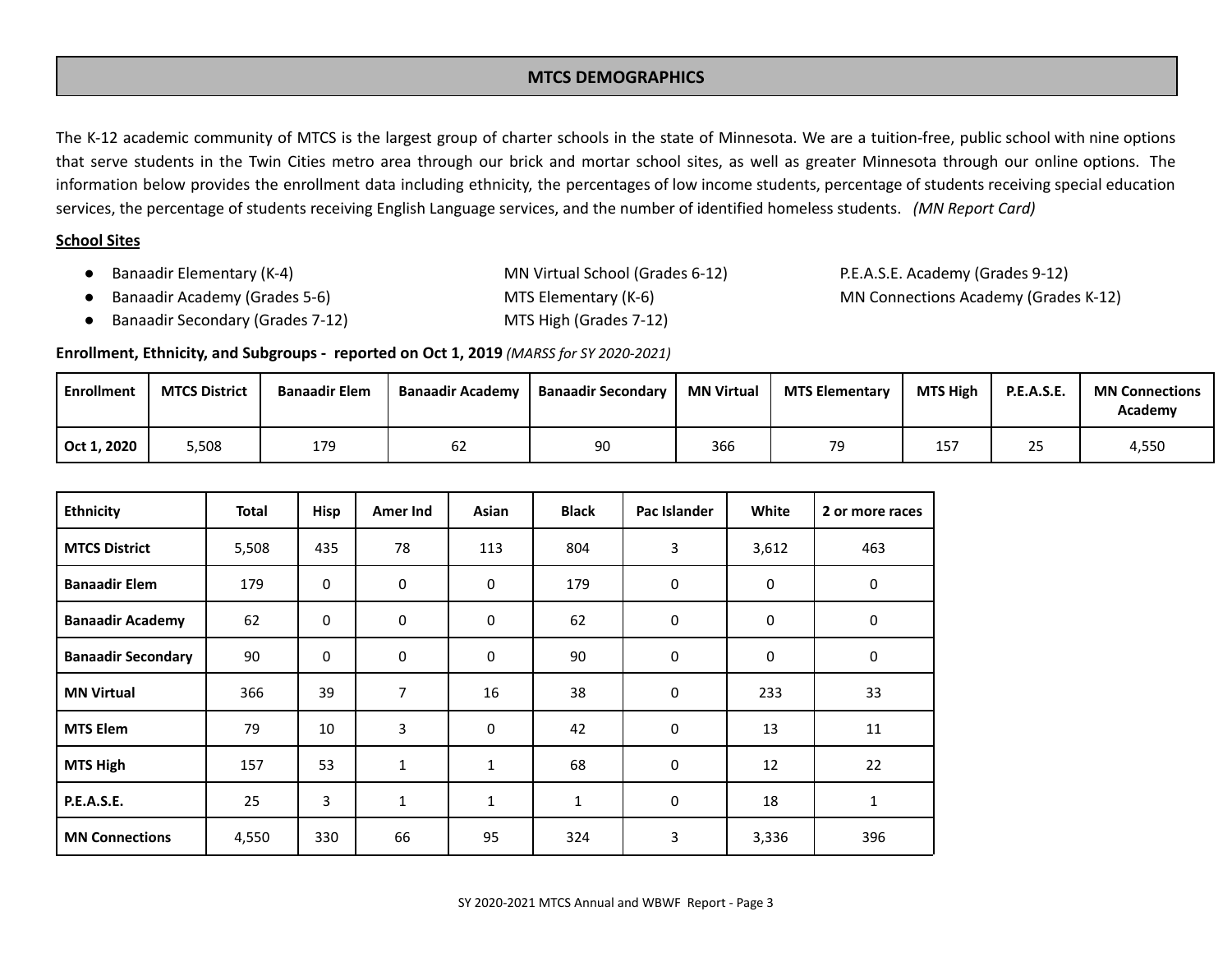| Subgroups                   | <b>MTCS</b><br><b>District</b> | <b>Banaadir Elem</b> | <b>Banaadir</b><br>Academy | <b>Banaadir</b><br>Secondary | <b>MN Virtual</b> | <b>MTS Elementary</b> | <b>MTS High</b> | <b>P.E.A.S.E.</b> | <b>MN</b><br><b>Connections</b> |
|-----------------------------|--------------------------------|----------------------|----------------------------|------------------------------|-------------------|-----------------------|-----------------|-------------------|---------------------------------|
| <b>English</b><br>Learners  | 325                            | 124                  | 38                         | 65                           | 4                 |                       | 26              | ∍                 | 59                              |
| <b>Special</b><br>Education | 868                            |                      |                            | 11                           | 94                | 12                    | 41              | 9                 | 689                             |
| Free/<br>Reduced            | 2,704                          | <b>NR</b>            | <b>NR</b>                  | <b>NR</b>                    | 126               | <b>NR</b>             | <b>NR</b>       | 8                 | 2,2026                          |
| <b>Homeless</b>             | 49                             | 0                    | 0                          | $\mathbf 0$                  | 19                | 12                    |                 |                   | 11                              |

### **MTCS Teaching Profile**

- An experienced educator is defined as one that has more than three years of experience. MTCS has 80.2% of their teachers considered experienced. This is 162 teachers.
- Licensed educators have a license or permission in the subject areas of the courses being taught. MTCS has 100% of their teachers licensed in the area they are teaching. This is 335 teachers.
- MTCS has 30.2% of their teachers with advanced degrees (masters or above). This is 61 teachers.

### **Staffing - Equitable Teacher Access**

MTCS created an Equity Committee to work through all aspects of equity including equitable access to teachers. The Superintendent's Cabinet was also involved in the development of the equity for the school year. It was determined that embedded staff development would happen through Q Comp/PLC's on Tuesday and every Friday as an early release day (Banaadir Schools) or designated full day Fridays for MTS Elem and MTS Secondary. These would allow support for teachers and staff. Through discussions with parents, staff and students, it was determined that the District needed training on Trauma Informed Practices, Restorative Practices, analyzing data, and standards based instruction. The Scope and Sequence for Math and Reading would be implemented district wide along with interim assessments. Curriculum Mapping would continue for all content areas with embedded standards and benchmarks.

Along with Early Release Fridays to help support the teaching staff with time and training on the staff development focus, the District has invested in instructional and data coaches for all the seat-based sites. The instructional coaches at designated sites partner with teachers to analyze relevant data, set goals, identify and explain teaching strategies aligned to goals, and provide coaching and mentoring until the goals are met. The instructional coaches visit classrooms, observe, and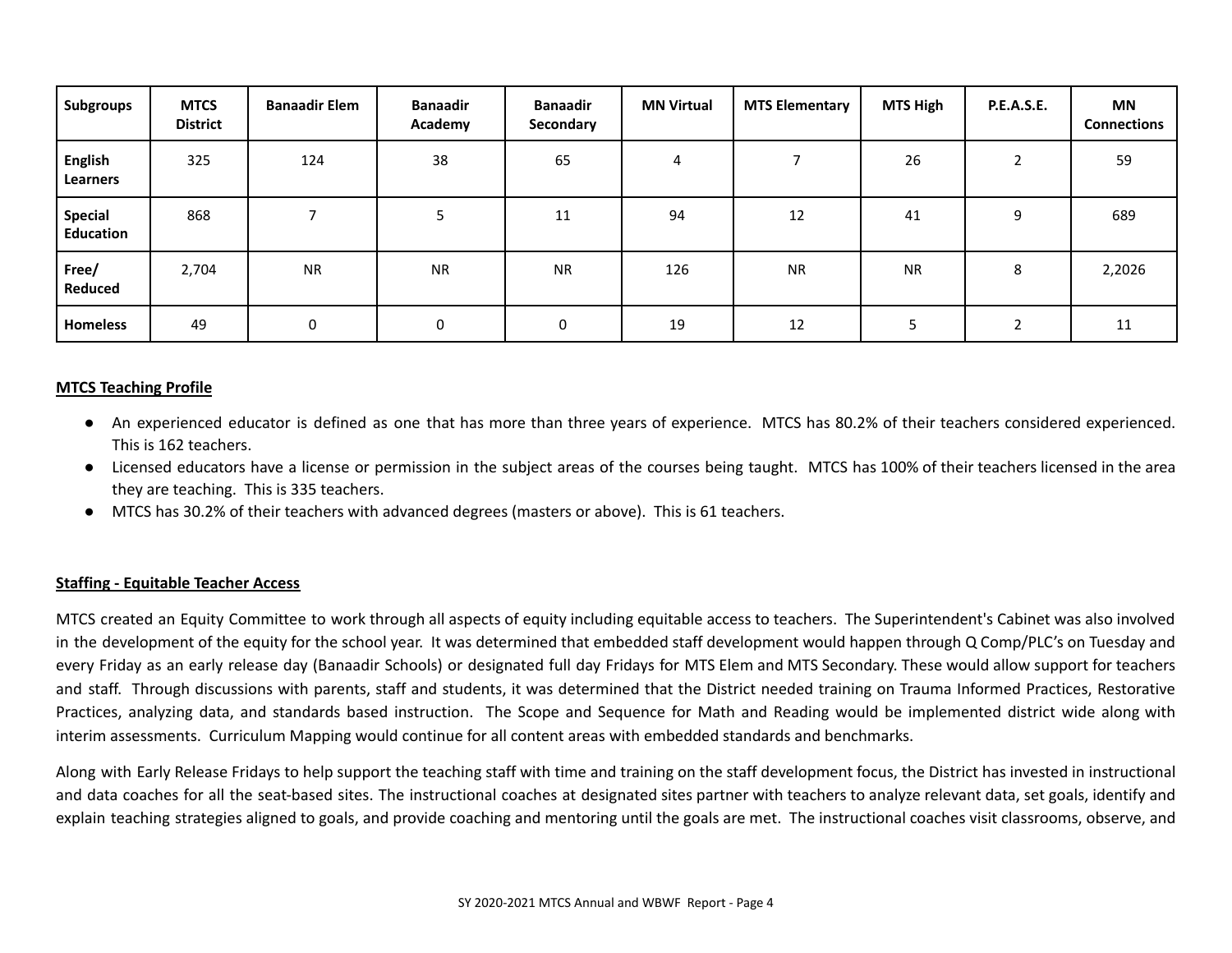coach teachers in areas of teaching and learning and provide support to teachers in Professional Learning Communities (PLCs).

MTCS is a Q-Comp District which includes a framework for a coaches program that supports new teachers in their first three years of teaching. Each school year, coaches work with the new teachers providing them the support for instruction and/or professional practices in order to increase professional success as well as ongoing growth and reflection. Other efforts that have been implemented to reward and maintain MTCS teaching staff are embedding staff development during the contract day, implementation of PLCs for teacher collaboration, leadership opportunities provided to instructional staff, and the hiring of instructional coaches in math and reading. MTCS has noticed that this has been critical in providing equity and retaining their instructional staff which has led to the sustainability of instructional practices.

# **PROFESSIONAL DEVELOPMENT**

MTCS recognizes that effective professional development is essential for student success. Effective professional development has enabled MTCS teachers to develop the knowledge and skills they need to address the MTCS students' learning challenges. MTCFS has been very deliberate each year to provide professional development aligned to the students' needs. MTCS has a District Professional Development Committee that meets regularly and provides input in the development of the professional development calendar. MTCS has implemented Restorative Practices, Trauma Informed practices, analyzing data, and standards based instruction.

Below are the educators that serve on this Professional Development Committee, as well as the professional development calendar for the SY 2020-2021.

Kelsey Bennett **Example 20 Example 20 Frin Copeland** Wendy Lorenz-Walraven **Dora Powell** 

## **SY 2020-2021 Professional Development Calendar**

|           | Banaadir K-4                                                | Banaadir 5-12                                                | MTS Elem/full day | <b>MTS Secondary</b> | <b>PEASE</b> |
|-----------|-------------------------------------------------------------|--------------------------------------------------------------|-------------------|----------------------|--------------|
| Sept 11th | Peardeck and<br>Learning A-Z<br>Training, Screen<br>Castify | Peardeck and<br>ScreenCastify<br>training with<br><b>BAE</b> |                   |                      |              |
| Sept 18th | <b>Site</b><br>Specific-Continue<br>learning the            | MTSS/<br>Moodle/Google<br>Classroom                          |                   |                      |              |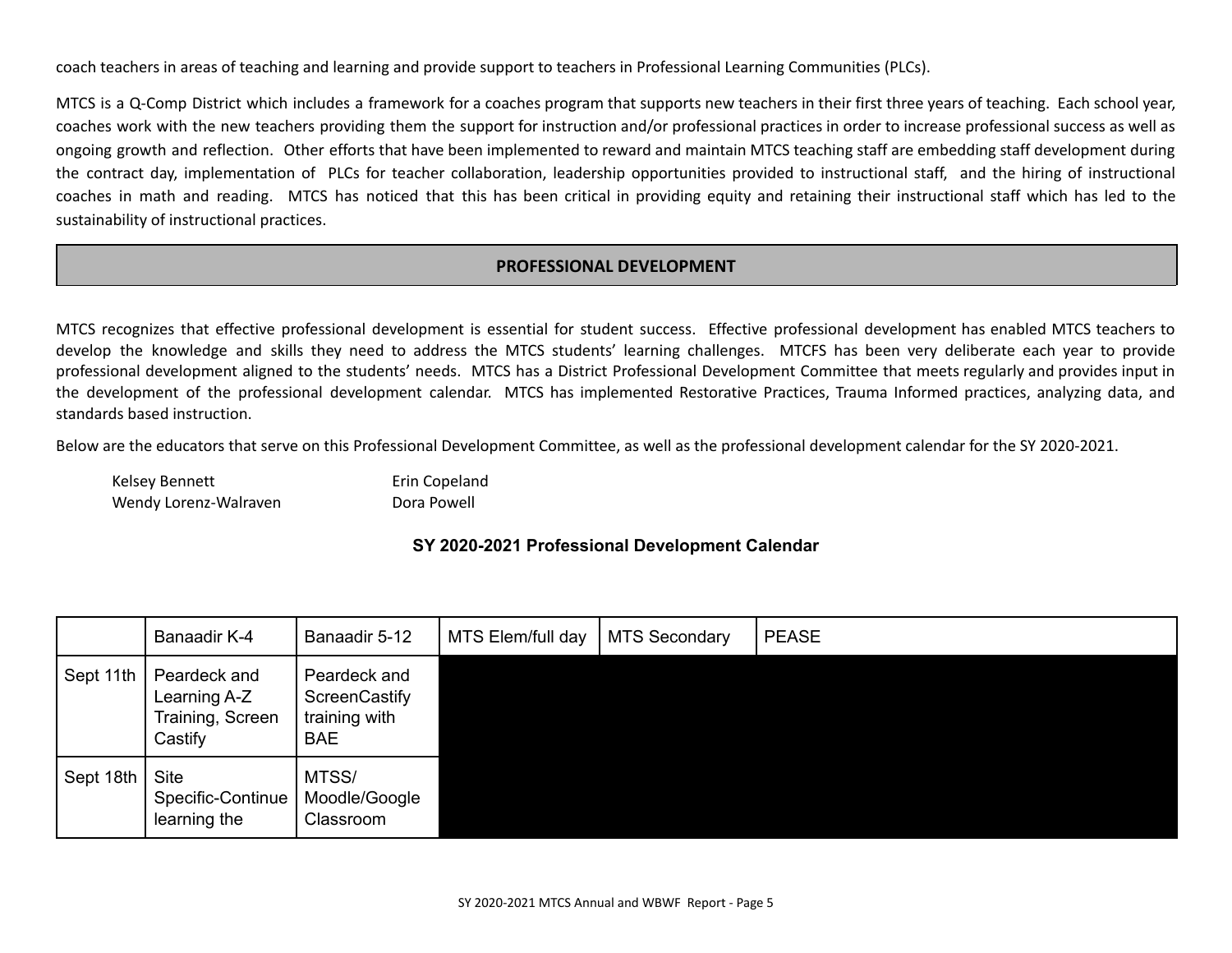|           | different<br>platforms                                                                                                                                |                                                                                  |                                                                                                     |                                                                                                     |
|-----------|-------------------------------------------------------------------------------------------------------------------------------------------------------|----------------------------------------------------------------------------------|-----------------------------------------------------------------------------------------------------|-----------------------------------------------------------------------------------------------------|
| Sept 25th | Data-Standards<br><b>Based Report</b><br>Cards                                                                                                        | Restorative<br>Practice<br>$1:00 - 3:00$                                         | $-RP-$<br>8:30-10:00am<br>CPSS 10:30-12:00<br>$-1:00-3:00$ safe &<br>secure school<br>w/RCE-Melanie | -PLC Training<br>8:30-10:00<br>-CPSS<br>10:30-12:00<br>- Data / Grading<br>$3 - 4$                  |
| Oct 2nd   | SEL-What is it<br>and how to<br>incorporate it into<br>your classroom                                                                                 | Learning<br>Targets /<br>Student<br>connections                                  |                                                                                                     |                                                                                                     |
| Oct 9th   | CPSS-2                                                                                                                                                | Anti-Racist Work                                                                 |                                                                                                     |                                                                                                     |
| Oct 16th  | <b>MEA-NO</b><br><b>SCHOOL</b>                                                                                                                        | MEA-NO<br><b>SCHOOL</b>                                                          |                                                                                                     |                                                                                                     |
| Oct 23rd  | The Framework<br>for Remote<br>Teaching and<br>The Minnesota<br>Minnesota<br><b>School Personnel</b><br><b>Mental Health</b><br>Awareness<br>Training | CPSS-2                                                                           |                                                                                                     |                                                                                                     |
| Oct 30th  | Data-Standards<br><b>Based Report</b><br>Cards                                                                                                        | 7-11 teachers<br>meet with MTS<br>teachers in<br>same content<br>area 1:30 -3:00 | -CPSS-3<br>11:30-1:30<br>-8:30-10:30 safe &<br>secure school<br>w/RCE-Melanie                       | -CPSS-3<br>$-11:30-1:30$<br>$-RP$<br>- Need 10-15<br>minutes between<br>11-12 to talk<br>about data |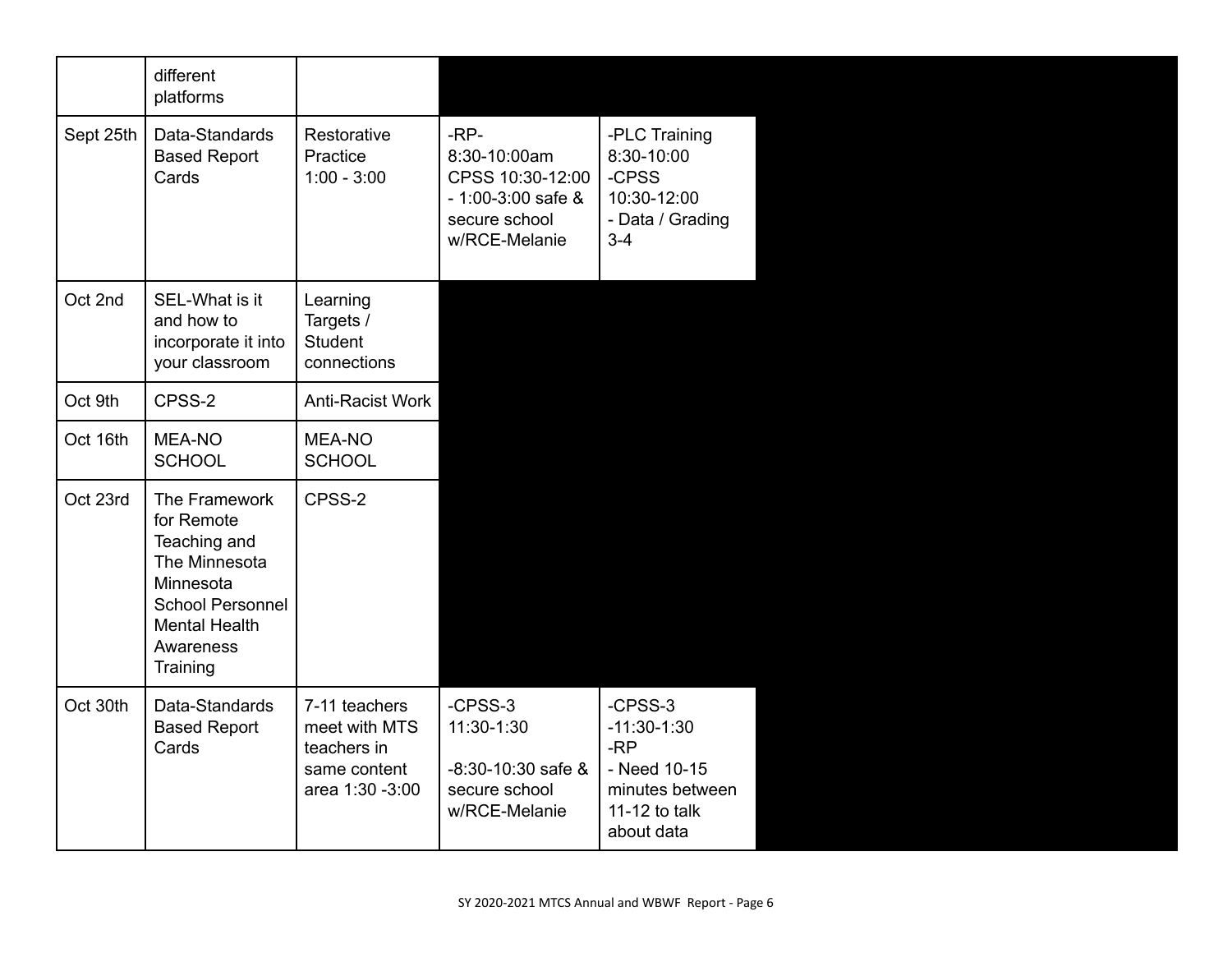|               |                                                              |                                                      | -2:00-4:00 family<br>engagement event                                                                                                                          | collection for LIT<br>-Content area<br>meetings with BA<br>$1:30-3:00$          |        |
|---------------|--------------------------------------------------------------|------------------------------------------------------|----------------------------------------------------------------------------------------------------------------------------------------------------------------|---------------------------------------------------------------------------------|--------|
| Nov 6th       | <b>Report Cards</b>                                          | Anti-Racist<br>Work                                  |                                                                                                                                                                |                                                                                 | CPSS-2 |
| Nov 13        | CPSS-3                                                       | <b>Mental Health</b><br><b>Break</b>                 |                                                                                                                                                                |                                                                                 |        |
| <b>Nov 20</b> | <b>Engaging Muslim</b><br><b>Students Book</b><br>Discussion | RP with Molly<br>and Kelly                           | CPSS-4 1:30-3:00<br>$-8:30-10:30$ safe &<br>secure school<br>w/RCE-Melanie<br>-11:00-12:30 Data<br><b>Dive</b><br>-9:00-2:00 CPI:<br>Katie D/ Katie<br>W/Corey | CPSS-4 1:30-3:00<br>-LIT team training<br>$-11:00-12:30$<br>- NWEA Data -<br>AM |        |
| Nov 27th      | Thanksgiving                                                 | Thanksgiving                                         |                                                                                                                                                                |                                                                                 |        |
| Dec 4th       | <b>Engaging Muslim</b><br><b>Students Book</b><br>Discussion | CPSS-3                                               |                                                                                                                                                                |                                                                                 |        |
| Dec 11th      | RP with Kelly                                                | Anti-Racist Work                                     |                                                                                                                                                                |                                                                                 |        |
| Dec 18th      | School wide<br>Planning for after<br>break                   | School wide<br>Reflection and<br><b>Goal Setting</b> |                                                                                                                                                                |                                                                                 |        |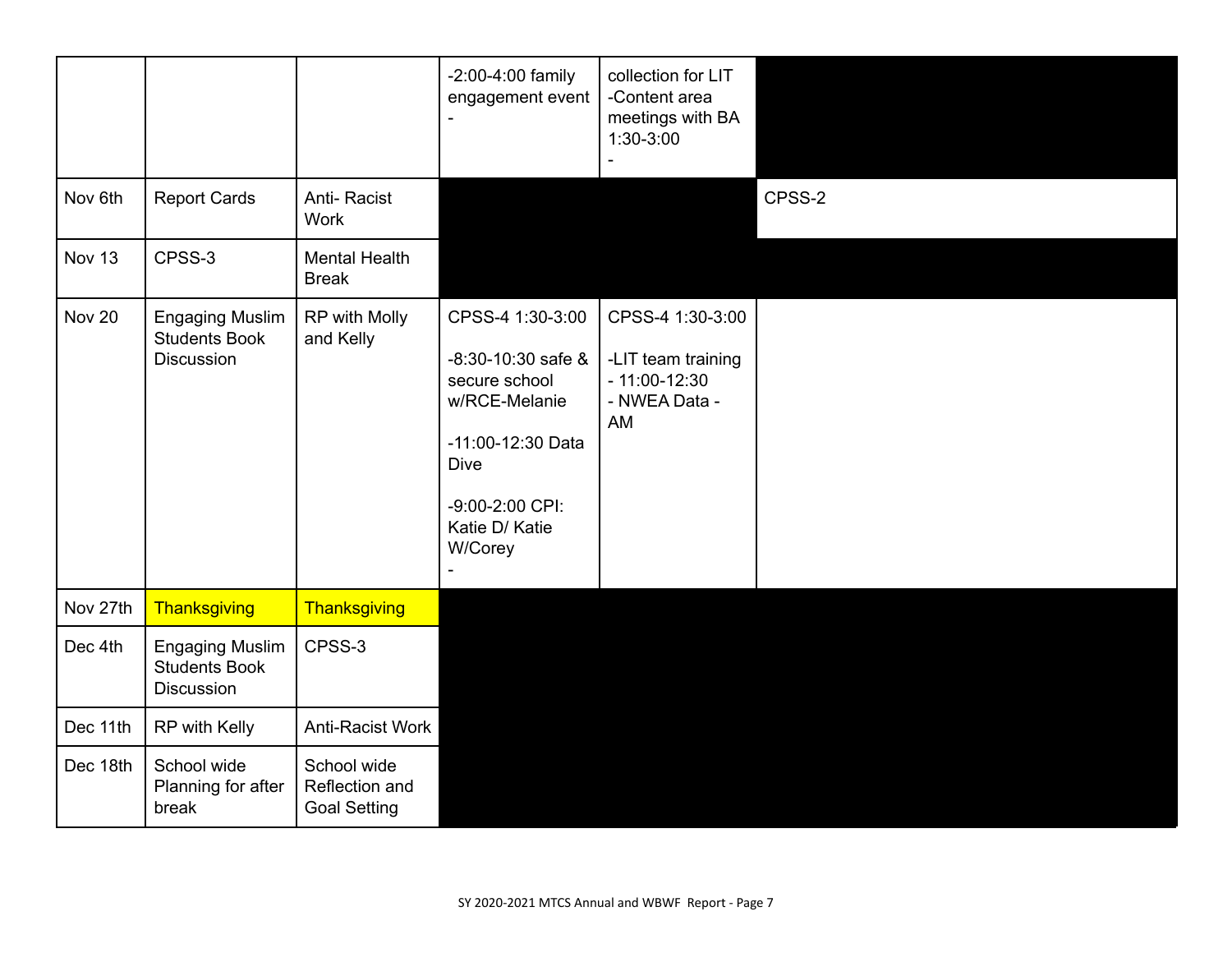| Jan 8    | <b>Discussion</b><br>Groups regarding<br>in person        | Anti-Racist Work                                       |                                                                                                                                                 |                                                                                                                                               |      |
|----------|-----------------------------------------------------------|--------------------------------------------------------|-------------------------------------------------------------------------------------------------------------------------------------------------|-----------------------------------------------------------------------------------------------------------------------------------------------|------|
| Jan 15th | CPSS-4                                                    | Restorative<br>Circle                                  |                                                                                                                                                 |                                                                                                                                               |      |
| Jan 22nd | Equity with RCE                                           | CPSS-4                                                 |                                                                                                                                                 |                                                                                                                                               |      |
| Jan 29th | <b>Report Cards</b><br>and Prep for In<br>Person Learning | No School -<br>grades                                  | Grading/Planning<br>Day-                                                                                                                        | <b>Grading Day</b>                                                                                                                            | -CPI |
| Feb 5th  | Equity with RCE                                           | Anti-Racist Work                                       |                                                                                                                                                 |                                                                                                                                               |      |
| Feb 12   | Restorative<br>Practice                                   | Dynamic and<br>Trauma<br>Informed<br><b>Strategies</b> |                                                                                                                                                 |                                                                                                                                               |      |
| Feb 19th | Equity with RCE                                           | Collaborative<br>Planning                              |                                                                                                                                                 |                                                                                                                                               |      |
| Feb 26th | CPSS-5                                                    | Collaborative<br>Planning                              | $-8:30-10:30$<br>Collaborative<br>Climate with<br>Melanie/RCE<br>-11:00-12:00 staff<br>meeting<br>$-1:00-2:00$<br>biography project<br>learning | 2:00-3:30<br><b>LIT Training for</b><br>staff w/Melanie<br>8:30-10:00<br>RP - Community<br><b>Building</b><br>Parent<br>Communication<br>Time |      |
| March 5  | Classroom                                                 | CPSS-5                                                 |                                                                                                                                                 |                                                                                                                                               |      |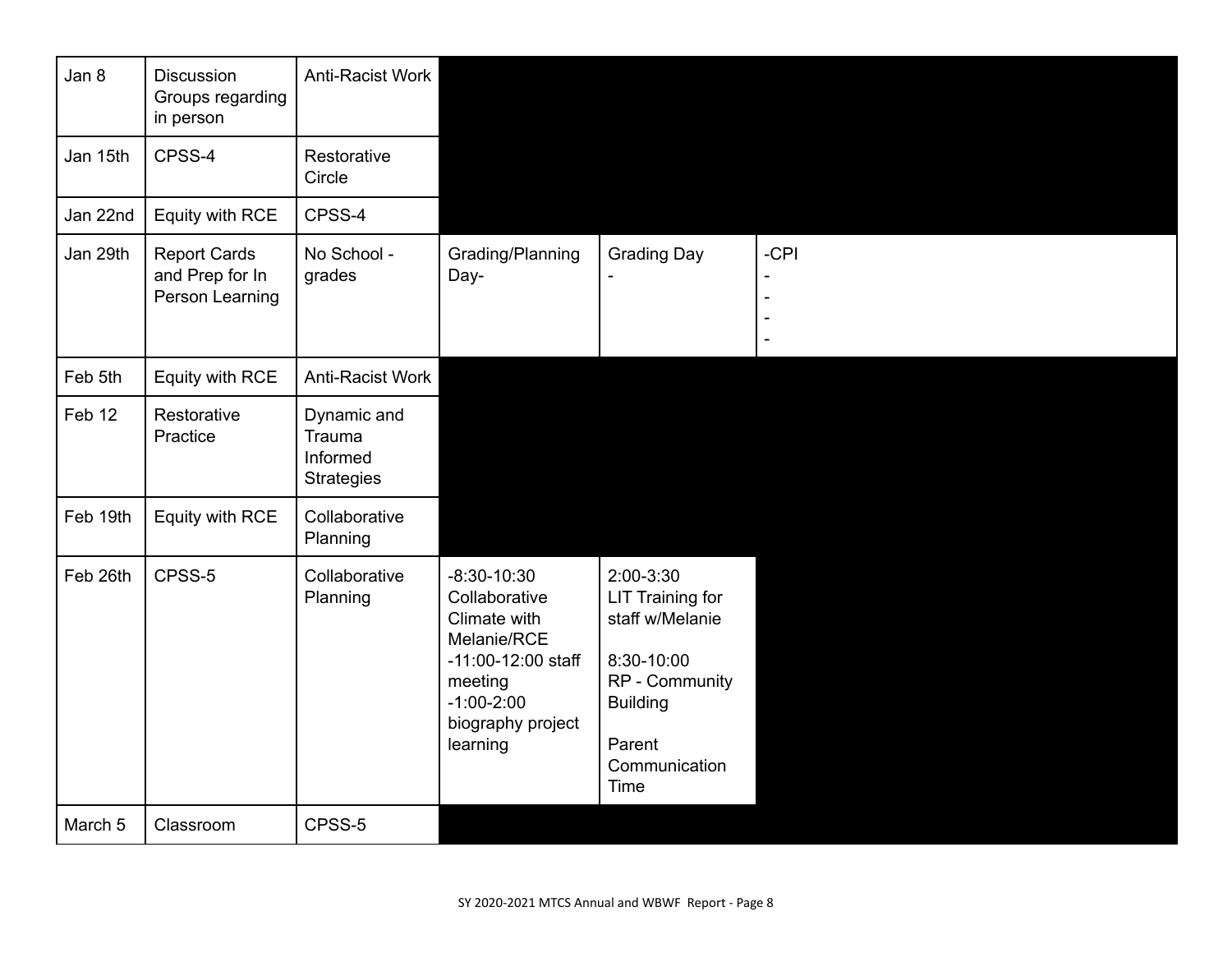|                           | Management<br>w/Dora           |                                                                                     |                                                                                                                  |                                                                                                        |        |
|---------------------------|--------------------------------|-------------------------------------------------------------------------------------|------------------------------------------------------------------------------------------------------------------|--------------------------------------------------------------------------------------------------------|--------|
| March<br>12th             | Prep for In<br>Person          | Anti-Racist Work                                                                    | $-8:00-9:30$<br>marketing video<br>$-10:00-11:30$<br>CPSS-5<br>12:00-1:00 MCA<br>information                     | CPSS-5<br>10:00-11:30<br>$-RP$<br>- LIT 2:00-3:30                                                      |        |
| March<br>19 <sub>th</sub> | Prepping for Full<br>In Person | Prepping for Full<br>In Person                                                      |                                                                                                                  |                                                                                                        |        |
| March<br>26th             | Spring Break                   | <b>Spring Break</b>                                                                 |                                                                                                                  |                                                                                                        |        |
| April 2nd                 | CPSS-6                         | Anti-Racist Work                                                                    |                                                                                                                  |                                                                                                        |        |
| April 9th                 | <b>Report Cards</b>            | Collaborative<br>Planning                                                           |                                                                                                                  |                                                                                                        | CPSS-4 |
| April 16th                | <b>Lesson Planning</b>         | CPSS-6                                                                              |                                                                                                                  |                                                                                                        |        |
| April 23                  | Lesson Planning                | Collaborative<br>Planning                                                           |                                                                                                                  |                                                                                                        |        |
| April 30th                | <b>Lesson Planning</b>         | Dynamic and<br>Trauma<br><b>Informed Test</b><br>Taking<br>Strategies with<br>Molly | $-8:00-12:00$<br>"Everything you<br>wanted to know<br>about Indians but<br>were afraid to ask"<br>$\blacksquare$ | -"Everything you<br>wanted to know<br>about Indians but<br>were afraid to<br>ask"<br>8:00-12:00<br>-RP |        |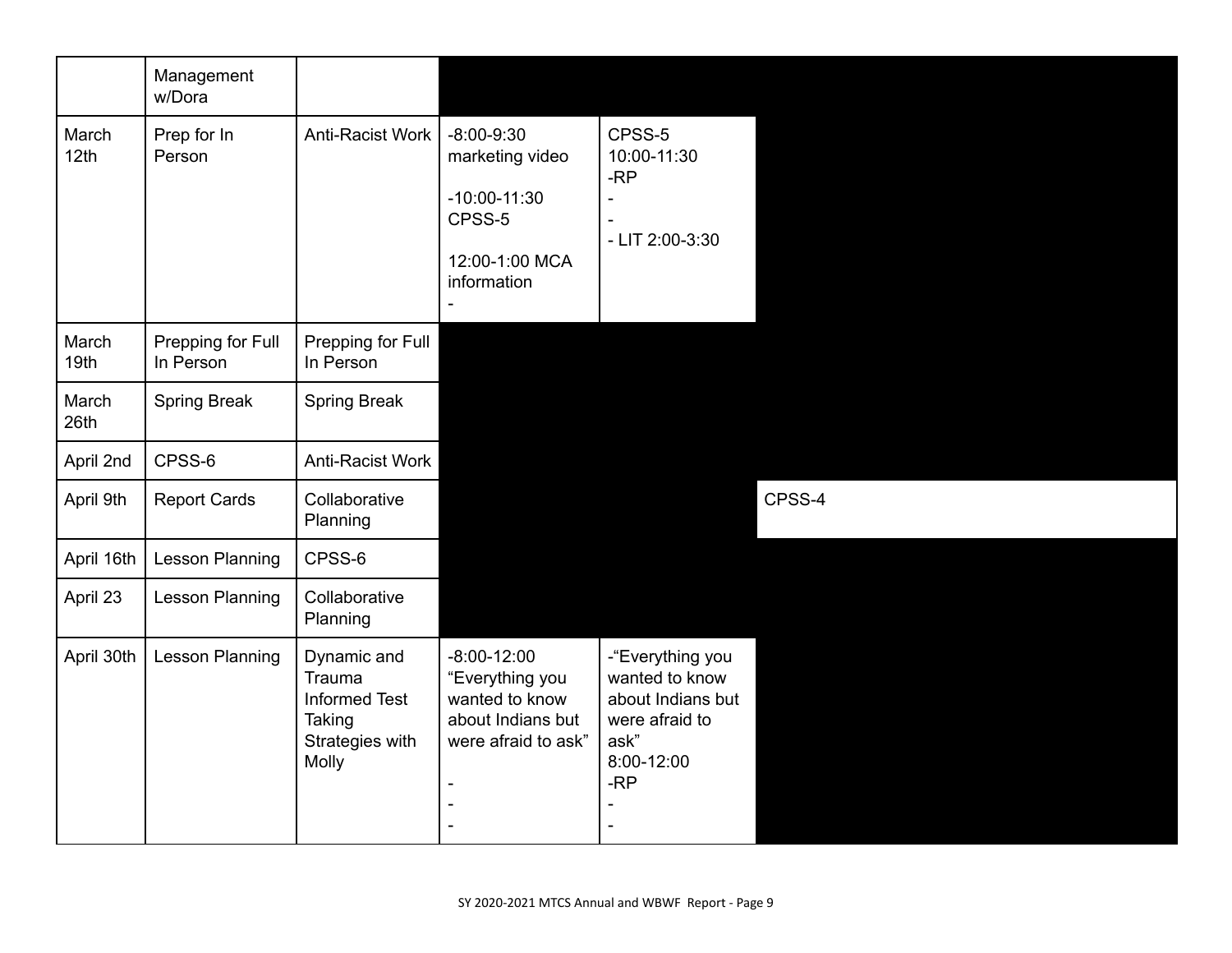|          |                        |                     | $\overline{\phantom{a}}$ |  |
|----------|------------------------|---------------------|--------------------------|--|
| May 7th  | Equity with RCE        | Anti-Racist<br>Work |                          |  |
| May 14th | Lesson Planning        | Lesson Planning     |                          |  |
| May 21st | <b>Lesson Planning</b> | Lesson Planning     |                          |  |
| May 28th | Lesson Planning        | Lesson Planning     |                          |  |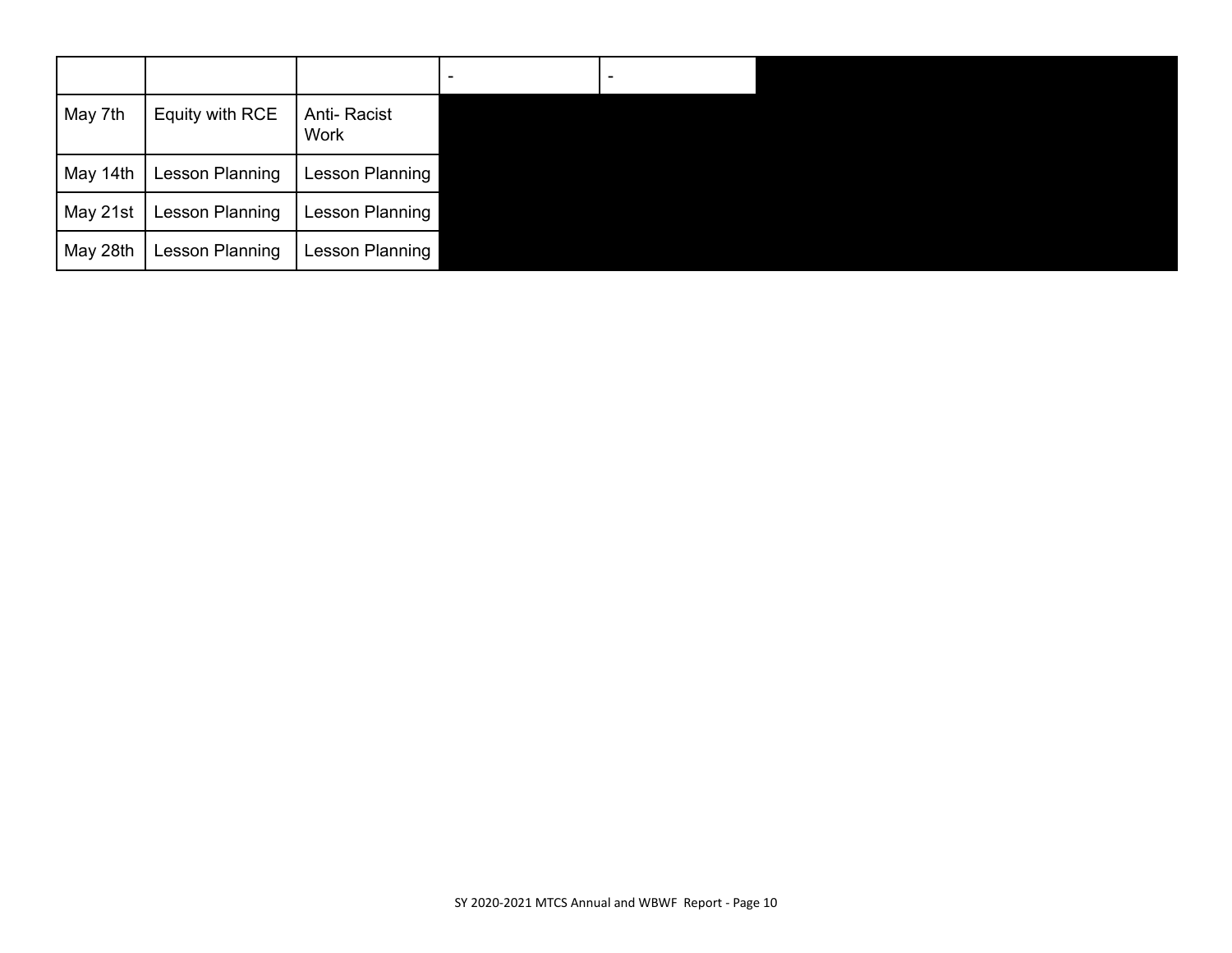## **DISTRICT - GOALS**

MTCS has continued implementation of evidenced-based strategies aligned to the school improvement turnaround model that allowed us to move from infrastructure to instructional practice allowing administrators more time to assess teaching and learning. Although MTCS continues to experience unprecedented challenges, we continue to push for sustainable practices that elevate and empower the voices of all stakeholders. Our work continues to provide educational excellence for all scholars and engage in the inside out work needed to address institutional biases. **Academic Successes**: MTCS has been successful in developing an academic comprehensive plan that addresses every aspect of the school research that suggests turnaround leaders are more successful with a clear vision. MTCS leadership has created School Leadership Teams that are committed to advancing the goals through a collaborative approach where staff and parents are involved in the decision-making process. Operational flexibility has also provided leadership to strategically hire and assign staff to ensure commitment to the MTCS vision and goals. Schools have been successful in using Professional Learning Communities (PLCs) to address academic barriers to learning through data analysis and differentiating instruction, using a curriculum review cycle/adoption to ensure curriculum/instruction is aligned to the State standards, and creating a safe and trusting environment where teaching produces positive academic outcomes. **Organizational Successes:** MTCS has embraced the model of instructional leadership where administration is a critical factor in the success of a school's improvement initiatives and the overall effectiveness of schools. MTCS administration is responsible for promoting the learning and success of all its students. This is evident in the strategies we are implementing and the support we have received from the School Board and school communities. The following strategies are being implemented leading to positive outcomes:

- provide administrators the operational flexibility to make informed decisions
- alignment of administrative leadership in support of district initiatives
- retain and reward teachers and provide professional development as needed (Q-Comp)
- use an evaluation process that provides for immediate feedback and includes classroom walkthroughs
- use data to implement a research-based vertically-aligned and standards-aligned instructional program
- promote continuous use of student data to differentiate instruction to meet needs of individual students
- implement Professional Learning Communities (PLC) for teacher collaboration around differentiated learning
- provide ongoing, high quality, job-embedded professional development aligned with the district/schools' instructional program
- provide appropriate social-emotional and community-oriented services and supports for students
- promote family and parent engagement via community based representation

MTCS developed a three year timeline (2020-2021) for setting district goals aligned to Pillsbury United Communities vision, mission, and values (mission, operational leadership, governance, community and financial) and academic goals related to the World's Best Workforce goals stated below. The Pillsbury United Communities goals align with the goals around Minnesota Statute, section 120B.11 School District Process for Reviewing Curriculum, Instruction, and Student Achievement; Striving for the World's Best Workforce. The School Board has adopted a long-term, comprehensive strategic plan to support and improve teaching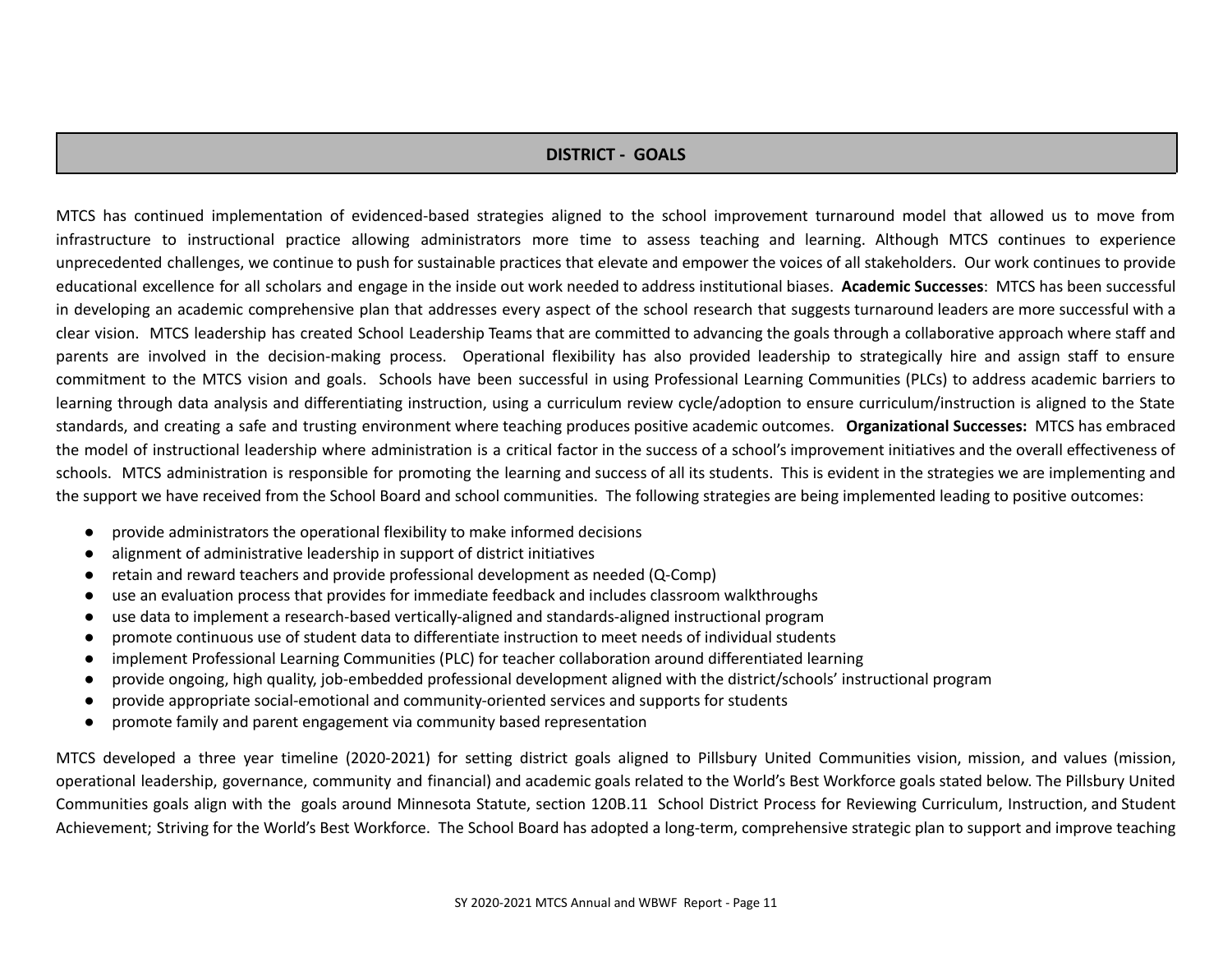and learning that aligns with the vision of PUC, as well as the Minnesota World's Best Workforce goals. If we strive for the following goals, we will have prepared our students to become successful in school and beyond:

- All children are ready for school.
- All third-graders can read at grade level.
- All racial and economic achievement gaps between students are closed.
- All students are ready for career and college.
- All students graduate from high school

|                    | <b>NON-ACADEMIC GOALS (Aligned to Pillsbury United Communities Vision, Mission, and Values)</b>                                                                                                                                                     |  |  |  |  |  |  |
|--------------------|-----------------------------------------------------------------------------------------------------------------------------------------------------------------------------------------------------------------------------------------------------|--|--|--|--|--|--|
|                    | Mission Goal - Schools will provide all students the opportunity for arts enrichment by funding projects that create arts expression and experiences.                                                                                               |  |  |  |  |  |  |
| <b>Measurement</b> | School program offerings/schedules                                                                                                                                                                                                                  |  |  |  |  |  |  |
| Progress           | Goal was met. All sites had access to the Arts enrichment opportunities in the SY 2020-2021                                                                                                                                                         |  |  |  |  |  |  |
|                    | Operational Leadership Goal - At least 50% of juniors and seniors will take the Armed Services Vocational Aptitude Battery (ASVAB) or the Accuplacer by<br>the end of each school year.                                                             |  |  |  |  |  |  |
| Measurement        | Participation results                                                                                                                                                                                                                               |  |  |  |  |  |  |
| Progress           | Goal was partially met. The ASVAB and/or Accuplacer tests were not administered during COVID-19 so we are unable to provide<br>results for the entire school year. The tests were administered pre COVID-19.                                        |  |  |  |  |  |  |
|                    | Governance Goal - MTCS School Board will improve Board training which will be held annually for all required areas by either setting them to be<br>scheduled before the monthly board meetings until completed by all board members.                |  |  |  |  |  |  |
| Measurement        | List of trainings and participation dates                                                                                                                                                                                                           |  |  |  |  |  |  |
| Progress           | Goal was met. The board completed required training during the SY2020-2021 either before or after board meetings.                                                                                                                                   |  |  |  |  |  |  |
|                    | Community Goal - School administrators and teaching staff at each site will hold a quarterly family meeting to address any concerns, as well as offer<br>strategies to support student learning in the areas of math, reading, and science at home. |  |  |  |  |  |  |
| Measurement        | Date of meetings and participation list                                                                                                                                                                                                             |  |  |  |  |  |  |
| Progress           | Goal was met. School sites held meetings including Parent/Teacher Conferences, Open Houses, and Title Parent Nights.                                                                                                                                |  |  |  |  |  |  |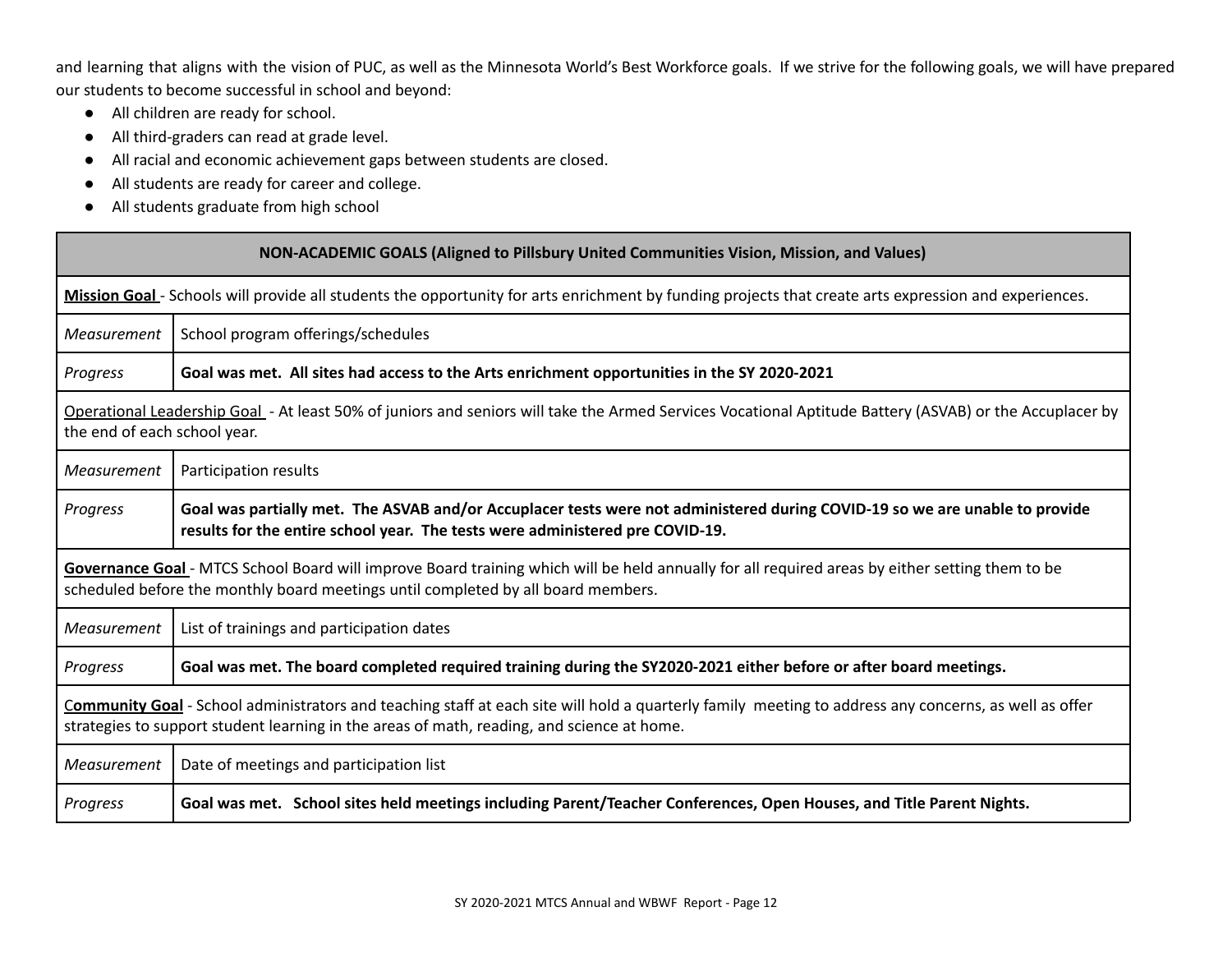| <b>Financial Goal</b> - MTCS will reduce the number of audit findings moving toward the goal of no more than two minor findings for the SY 2020-2021. |                                                                                                                     |  |  |  |  |  |
|-------------------------------------------------------------------------------------------------------------------------------------------------------|---------------------------------------------------------------------------------------------------------------------|--|--|--|--|--|
|                                                                                                                                                       | Measurement   2020-2021 audit report                                                                                |  |  |  |  |  |
| <b>Progress</b>                                                                                                                                       | Goal in Progress - 2020-2021 audit is in process and results will be provided to the School Board in December 2021. |  |  |  |  |  |

|             | <b>ACADEMIC GOALS (Aligned to MN World's Best Workforce)</b>                                                                                                                                                                                                                                                                                                                                                                                                                                                                                                                                                    |
|-------------|-----------------------------------------------------------------------------------------------------------------------------------------------------------------------------------------------------------------------------------------------------------------------------------------------------------------------------------------------------------------------------------------------------------------------------------------------------------------------------------------------------------------------------------------------------------------------------------------------------------------|
|             | Goal #1 - READING - The percentage of MTCS students in the ethnic subgroups including Black, Hispanic, American Indian, Asian, White, and Two or<br>More Races who meet the enrollment criteria under the North Star Accountability System and who earn achievement levels of Exceeds or Meets the<br>Standards on the Reading MCA (all accountability tests) will increase based on the following targets for each subgroup from 2018-2021.<br>Black: 26.4% to 30%<br>Hispanic: 51.2% to 55%<br>American Indian: 40.9% to 44%<br>Asian: 54.5% to 57%<br>White: 63.7% to 66%<br>Two or More Races: 66.7% to 70% |
| Measurement | MCA Reading Assessment - All Accountability tests                                                                                                                                                                                                                                                                                                                                                                                                                                                                                                                                                               |
| Progress    | Goal not obtained. The 2020 MCAs were cancelled due to COVID-19. The table below shows the progress to date.                                                                                                                                                                                                                                                                                                                                                                                                                                                                                                    |

| <b>MCA Reading Results</b>   |       |       |                 |       |  |  |  |
|------------------------------|-------|-------|-----------------|-------|--|--|--|
| 2019<br>2018<br>2021<br>2020 |       |       |                 |       |  |  |  |
| <b>Black</b>                 | 26.4% | 26.4% | <b>MCA 2020</b> | 24.5% |  |  |  |
| Hispanic                     | 51.2% | 47.8% | assessment      | 40.3% |  |  |  |
| American Indian              | 40.9% | 50%   | cancelled due   | 28.6% |  |  |  |
| Asian                        | 54.5% | 76.5% | to COVID-19.    | 60.0% |  |  |  |
| White                        | 63.7% | 59.6% |                 | 53.9% |  |  |  |
| Two or More Races            | 66.7% | 57.6% |                 | 55.1% |  |  |  |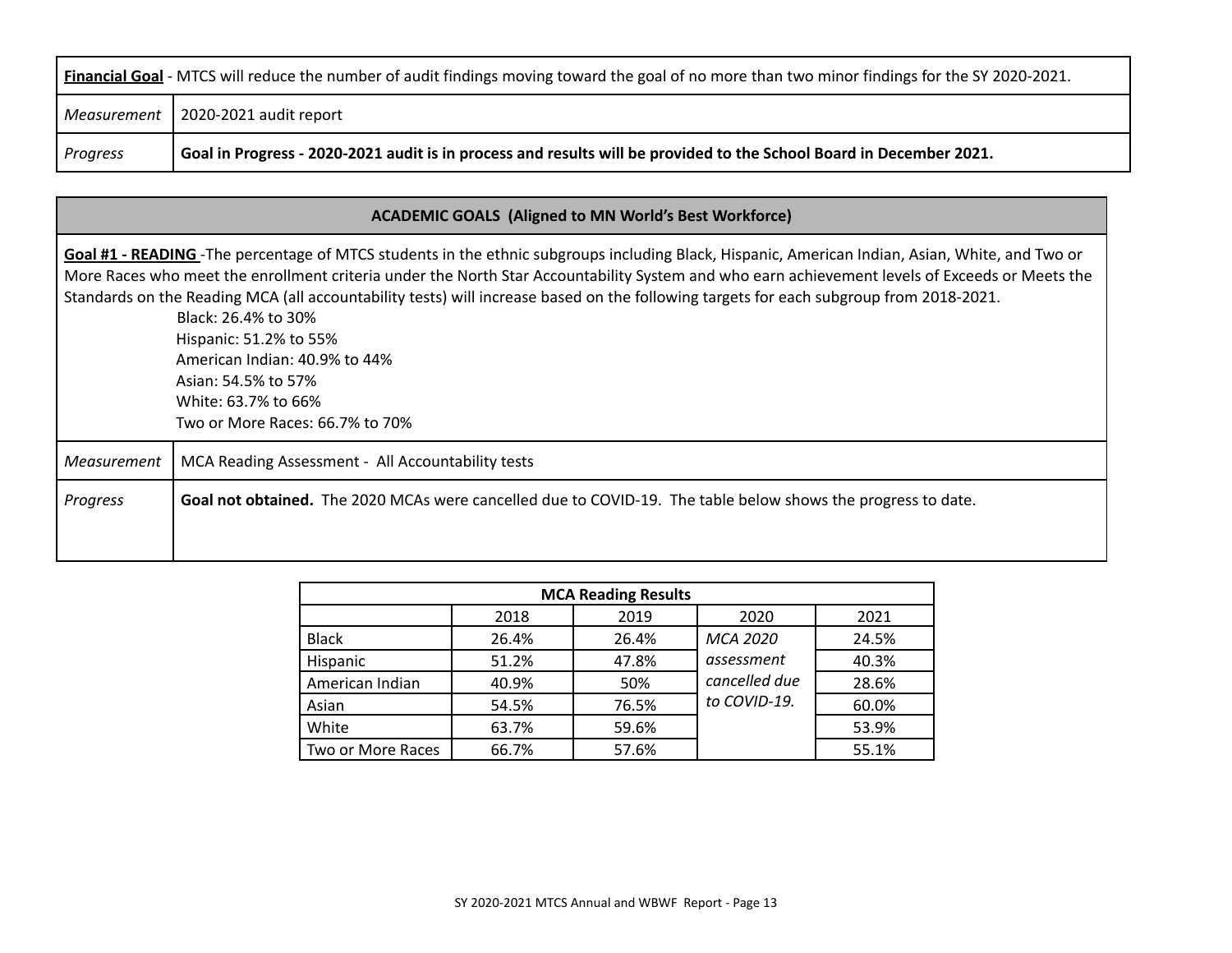**Goal #2 - MATHEMATICS** -The percentage of MTCS students in the ethnic subgroups including Black, Hispanic, American Indian, Asian, White, and Two or More Races who meet the enrollment criteria under the North Star Accountability System and who earn achievement levels of Exceeds or Meets the Standards on the Mathematics MCA (all accountability tests) will increase based on the following targets for each subgroup from 2018-2021.

- Black: 17.8% to 21%
- Hispanic: 20.5% to 23%
- American Indian: 15% to 18%
- Asian: 55% to 60%
- White: 34.5% to 36%
- Two: 37% to 40%

|          | Measurement   MCA Mathematics Assessment - All Accountability tests                                                                                          |
|----------|--------------------------------------------------------------------------------------------------------------------------------------------------------------|
| Progress | Goal was not obtained except in the category Hispanic students. The 2020 MCAs were cancelled due to COVID-19. The table<br>below shows the progress to date. |

| <b>MCA Math Results</b> |       |       |               |       |  |  |  |  |
|-------------------------|-------|-------|---------------|-------|--|--|--|--|
|                         | 2018  | 2019  | 2020          | 2021  |  |  |  |  |
| <b>Black</b>            | 17.8% | 17.3% | MCA 2020      | 8.1%  |  |  |  |  |
| Hispanic                | 20.5% | 18.1% | assessment    | 23.5% |  |  |  |  |
| American Indian         | 15.0% | 15.8% | cancelled due | 13.3% |  |  |  |  |
| Asian                   | 55.0% | 62.0% | to COVID-19.  | 58.3% |  |  |  |  |
| White                   | 34.5% | 32.8% |               | 30.6% |  |  |  |  |
| Two or more Races       | 37.0% | 20.8% |               | 31.3% |  |  |  |  |

|             | Goal #3 - All Students Ready for School: By September 30, 2020 all seat based elementary schools (Banaadir Elementary, and MTS Elem) will have<br>90% or greater of their Kindergarten students enrolled on the first day of school be screened by the end of the first week of school. |  |  |  |  |  |
|-------------|-----------------------------------------------------------------------------------------------------------------------------------------------------------------------------------------------------------------------------------------------------------------------------------------|--|--|--|--|--|
| Measurement | Kindergarten screening results                                                                                                                                                                                                                                                          |  |  |  |  |  |
| Progress    | Goal was met. Banaadir Elementary, and MTS Elementary had 100% of their kindergarten students screened by the first week of<br>school of the SY 2020-2021.                                                                                                                              |  |  |  |  |  |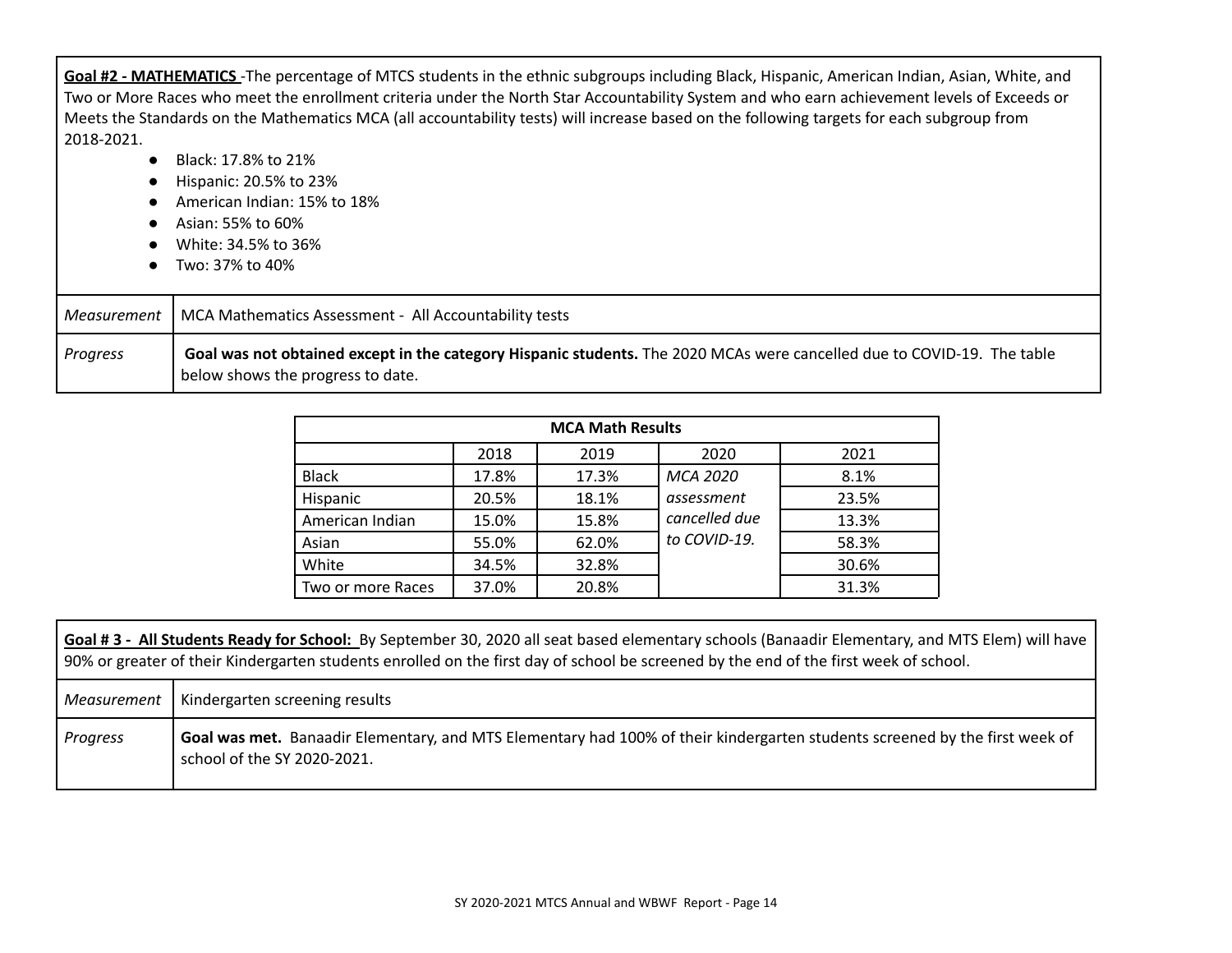|                 | Goal #4 - All third-graders can read at grade level: The percentage of all MTCS non-ELL students enrolled in Grade 3 for at least half an academic<br>year who are proficient on the Minnesota Reading (all accountability tests) will increase from 46.6% in 2019 to 50.0% in 2021. |  |  |  |  |  |
|-----------------|--------------------------------------------------------------------------------------------------------------------------------------------------------------------------------------------------------------------------------------------------------------------------------------|--|--|--|--|--|
|                 | Measurement   MCA Grade 3 Reading Assessment - All Accountability tests                                                                                                                                                                                                              |  |  |  |  |  |
| <b>Progress</b> | Goal not met. The 2020 MCAs were cancelled due to COVID-19. In 2021, 45.5% of non ELL students enrolled in Grade 3 for at least<br>half an academic year were proficient on the Minnesota Reading (all accountability tests)                                                         |  |  |  |  |  |

| <b>MCA Grade 3 Reading Results</b>       |       |                                                |       |  |  |  |  |
|------------------------------------------|-------|------------------------------------------------|-------|--|--|--|--|
| 2019<br>2020<br>2021                     |       |                                                |       |  |  |  |  |
| Grade 3 - Non<br><b>English Learners</b> | 42.6% | MCA 2020 assessment cancelled due to COVID-19. | 45.5% |  |  |  |  |

|          | Goal #4 - All Students are Ready for College and Career: The percentage of MTCS students who are eligible to graduate in SY 2020-2021 will have<br>completed a career and college readiness course either in a seat-based format or online through MN Virtual School by June 30, 2021. |  |  |  |  |  |  |
|----------|----------------------------------------------------------------------------------------------------------------------------------------------------------------------------------------------------------------------------------------------------------------------------------------|--|--|--|--|--|--|
|          | Measurement   Student Schedules                                                                                                                                                                                                                                                        |  |  |  |  |  |  |
| Progress | Goal was met. The percentage of MTCS students eligible for graduating in SY 2020-2021 enrolled in a career and college<br>readiness course was 100%.                                                                                                                                   |  |  |  |  |  |  |

| 4-year graduation rates. |                                                                                                                                                                                                                                                                                                                                                         |                                                                                    | Goal #5 - All Students Graduate: The MTCS 4-year graduation goal for 2020 will be 55.0% with no subgroup below 45.0% as measured by the MN |  |  |  |  |
|--------------------------|---------------------------------------------------------------------------------------------------------------------------------------------------------------------------------------------------------------------------------------------------------------------------------------------------------------------------------------------------------|------------------------------------------------------------------------------------|--------------------------------------------------------------------------------------------------------------------------------------------|--|--|--|--|
| Measurement              | MN 4-year graduation rates (Rates are reported in January for the previous year. 2021 rates will be reported in January 2022.)                                                                                                                                                                                                                          |                                                                                    |                                                                                                                                            |  |  |  |  |
| Progress                 | Goal was partially met. The 2021 four-year graduation rate for MTCS (district) was 52.8% which is below the goal of 55.0%. The<br>black subgroup 2021 four-year graduation rate was 44.1%, the American Indian subgroup was 40%, and the Special Ed subgroup<br>was 43.9% which is below the goal of 45.0%. All other subgroups rates were above 45.0%. |                                                                                    |                                                                                                                                            |  |  |  |  |
|                          | Special Ed: 43.9%<br>Free/Reduced: 52.8%<br>English Learners: 55.6%<br>Two or more races: 50.0%                                                                                                                                                                                                                                                         | American Indian: 40.0%<br>Asian: to small to count<br>Black: 44.1%<br>White: 68.3% | Hispanic: 52.8%                                                                                                                            |  |  |  |  |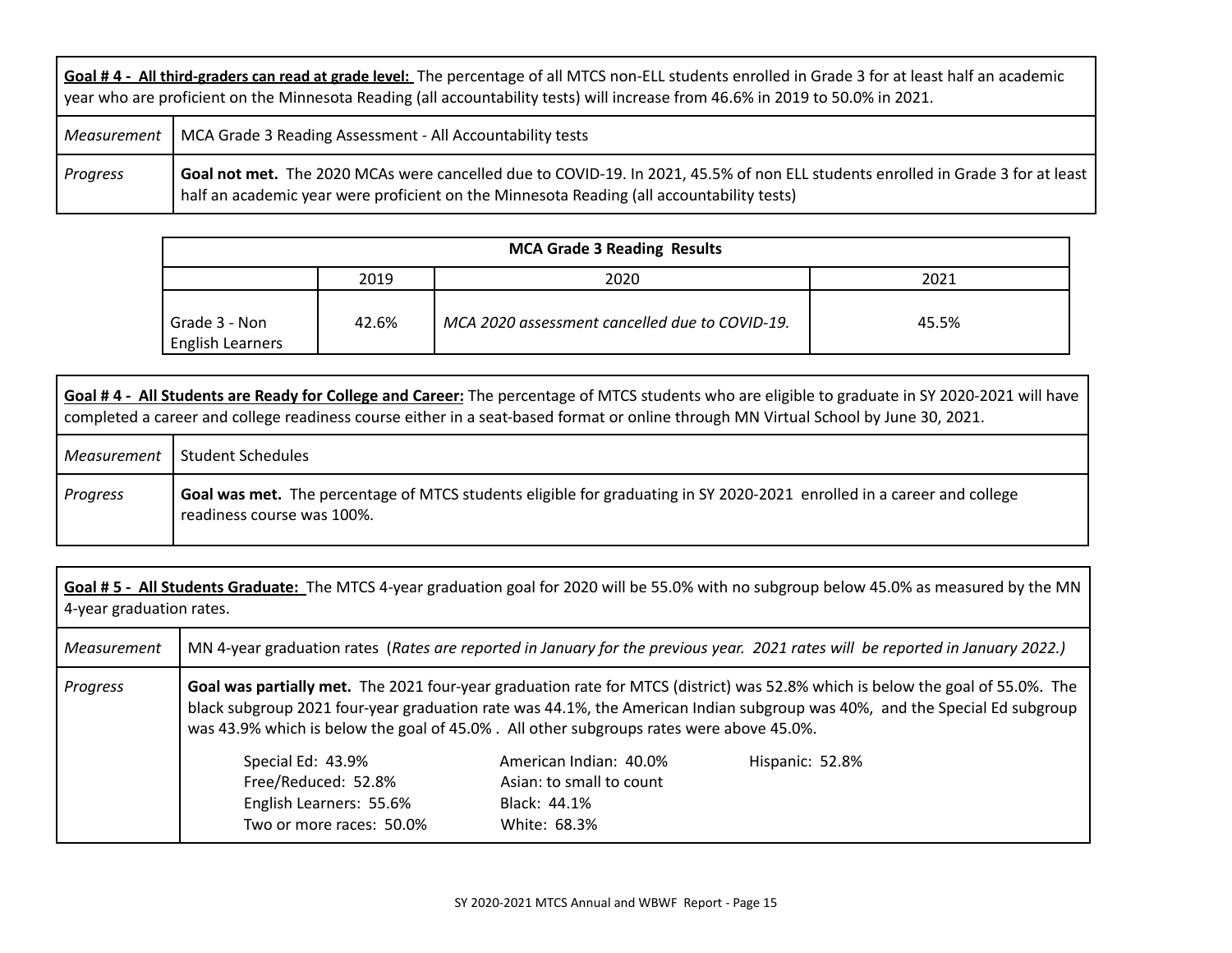# **NORTH STAR ACCOUNTABILITY FOR PROFICIENCY AND GROWTH**

The MN Department of Education holds schools and districts accountable using a three stage identification process called North Star Accountability. Performance thresholds are set in each stage and support is provided to those districts and schools that are identified as comprehensive support and/or targeted support.

#### Understanding Accountability Ratings: How and Why Schools are Identified for Support under Every Student Succeeds Act (ESSA)

- Identifies Districts for support under the World's Best Workforce law.
- Identifies Schools for support under the Every Student Succeeds Act.
- Uses several indicators grouped into three stages to prioritize schools for different levels of support.
- Replaces the accountability systems from No Child Left Behind and the Minnesota waiver.

| MN Department of Education - North Star Accountability System Accountability Indicators |                                                                                                                                                                                    |  |  |  |  |  |  |
|-----------------------------------------------------------------------------------------|------------------------------------------------------------------------------------------------------------------------------------------------------------------------------------|--|--|--|--|--|--|
| <b>Academic Achievement</b>                                                             | The number of students at the "Meets Standards" or "Exceeds Standards" achievement levels divided by all students<br>in tested grades. Calculated separately for math and reading. |  |  |  |  |  |  |
| <b>Progress Towards English</b><br><b>Language Proficiency</b>                          | The average progress English learners made toward individual growth targets on the ACCESS for ELLs test                                                                            |  |  |  |  |  |  |
| <b>Academic Progress</b>                                                                | A score based on students' achievement levels from one year to the next. Calculated separately for math and reading.                                                               |  |  |  |  |  |  |
| <b>Graduation Rates</b>                                                                 | The percentage of students who graduated in four years and seven years.                                                                                                            |  |  |  |  |  |  |
| <b>Consistent Attendance</b>                                                            | The percentage of students attending more than 90% of the days they are enrolled.                                                                                                  |  |  |  |  |  |  |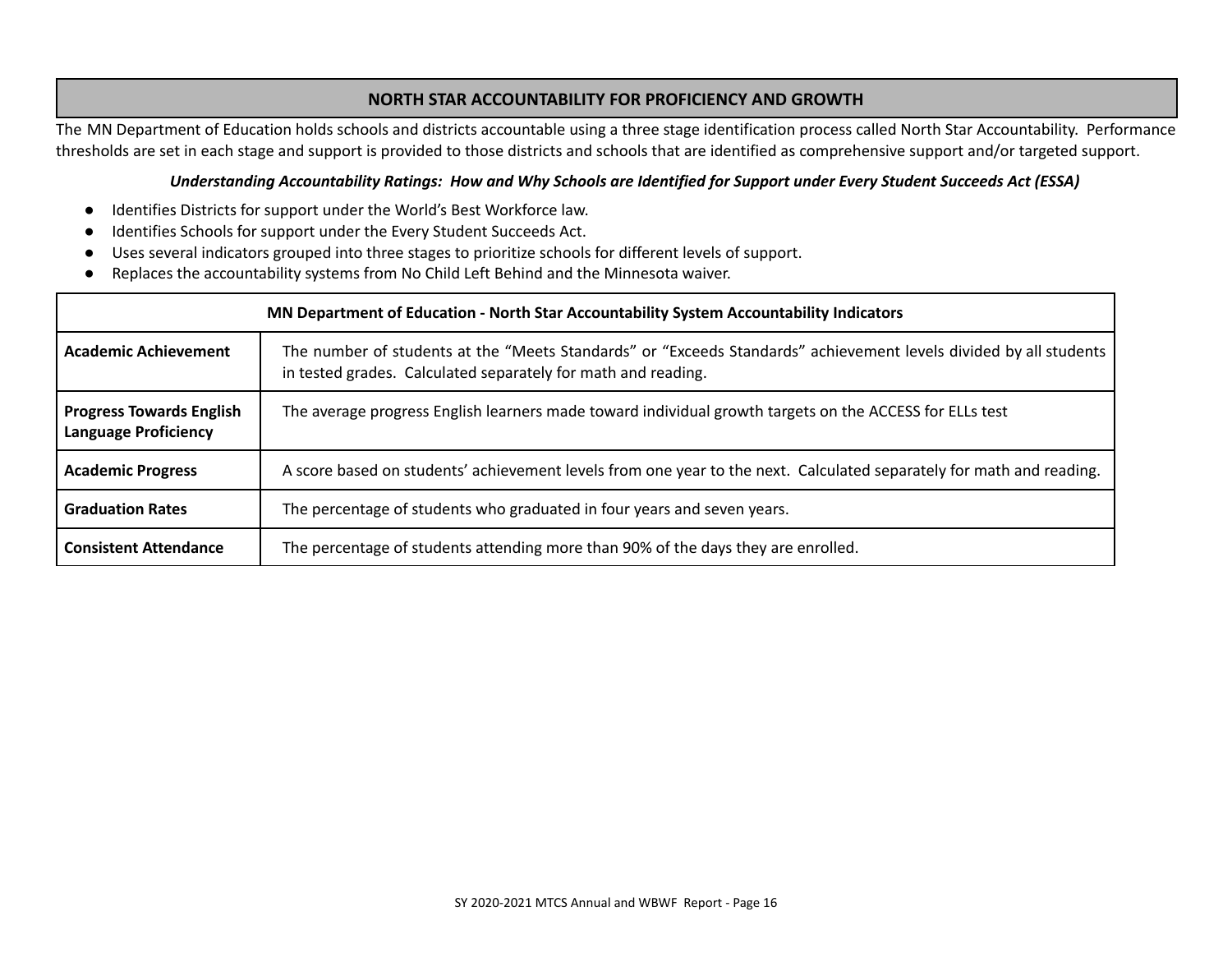## **DISTRICT - READING**

Below are the District and School results for the All Accountability Tests. A student is considered to be enrolled for half an academic year if their MARSS record shows them enrolled for 50% of the days in the school's year and enrolled by December 15. The combination of half an academic year and December 15 replaces the October 1 standard used in the previous accountability system.



#### *Reading Results:*

● Data is not accurate due to low number of students participating in the reading assessment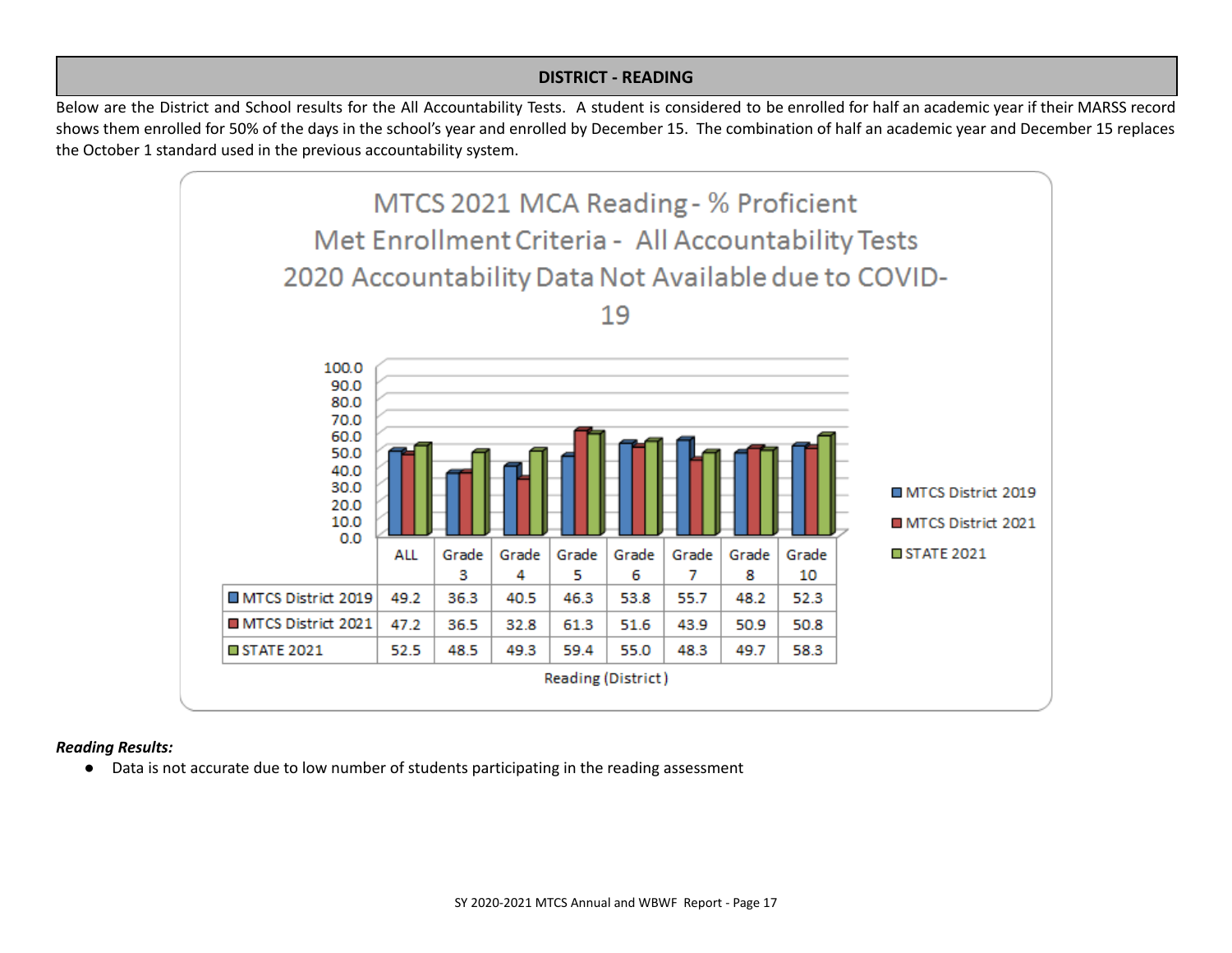

#### *Mathematics Results:*

● Data is not accurate due to low number of students participating in the math assessment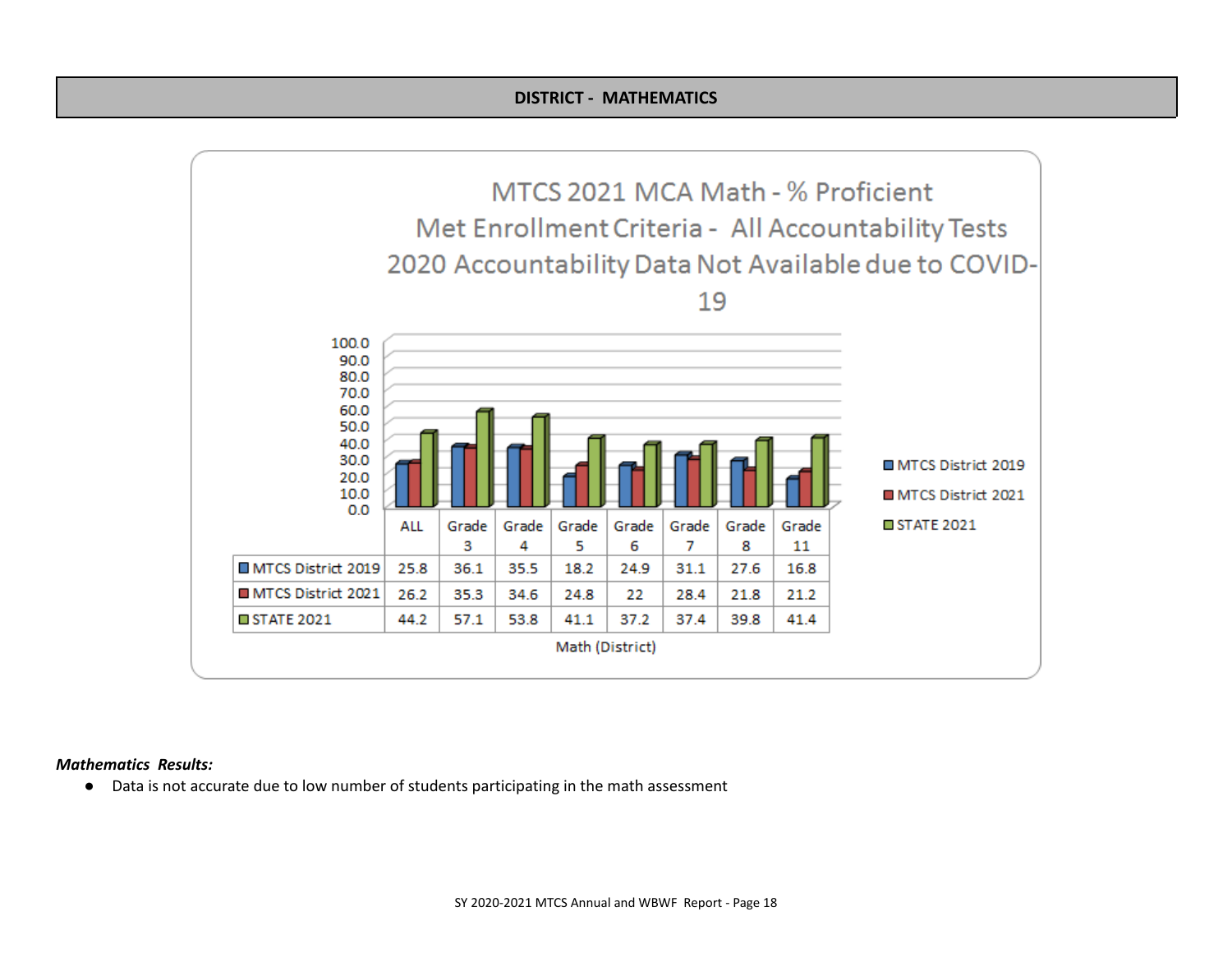| Subgroup                           | 2021-% Proficient | 2019 - % Proficient | Subgroup                         | 2021-% Proficient | 2019 - % Prof |
|------------------------------------|-------------------|---------------------|----------------------------------|-------------------|---------------|
| <b>Special Education - Reading</b> | 23.8%             | 29.0%               | <b>Hispanic - Reading</b>        | 41%               | 43.9%         |
| <b>Special Education - Math</b>    | 16.8%             | 21.3%               | Hispanic - Math                  | 23.5%             | 16.2%         |
|                                    |                   |                     |                                  |                   |               |
| <b>Free/Reduced - Reading</b>      | 33.8%             | 39.3%               | <b>American Indian - Reading</b> | 33.3%             | 52.6%         |
| Free/Reduced - Math                | 14.8%             | 17.9%               | American Indian - Math           | 13.3%             | 17.4%         |
|                                    |                   |                     |                                  |                   |               |
| <b>English Learners - Reading</b>  | 10.6%             | 9.4%                | Two or More Races - Reading      | 55.1%             | 57.1%         |
| <b>English Learners - Math</b>     | 3.8%              | 8.1%                | Two or More Races - Math         | 31.3%             | 21.7%         |
|                                    |                   |                     |                                  |                   |               |
| <b>White - Reading</b>             | 54.3%             | 58.4%               | <b>Black - Reading</b>           | 24.8%             | 25.2%         |
| White - Math                       | 30.6%             | 30.8%               | <b>Black - Math</b>              | 8.1%              | 16.2%         |
|                                    |                   |                     |                                  |                   |               |
| <b>Asian - Reading</b>             | 60%               | 77.8%               |                                  |                   |               |
| Asian - Math                       | 58.3%             | 57.1%               |                                  |                   |               |

| Subgroup           | 2021-% Proficient | 2019 - % Proficient | Subgroup                         | 2021-% Proficient | 2019 - % Proficient |
|--------------------|-------------------|---------------------|----------------------------------|-------------------|---------------------|
| ducation - Reading | 23.8%             | 29.0%               | <b>Hispanic - Reading</b>        | 41%               | 43.9%               |
| ducation - Math    | 16.8%             | 21.3%               | Hispanic - Math                  | 23.5%             | 16.2%               |
|                    |                   |                     |                                  |                   |                     |
| uced - Reading     | 33.8%             | 39.3%               | <b>American Indian - Reading</b> | 33.3%             | 52.6%               |
| uced - Math        | 14.8%             | 17.9%               | American Indian - Math           | 13.3%             | 17.4%               |
|                    |                   |                     |                                  |                   |                     |
| arners - Reading   | 10.6%             | 9.4%                | Two or More Races - Reading      | 55.1%             | 57.1%               |
| earners - Math     | 3.8%              | 8.1%                | Two or More Races - Math         | 31.3%             | 21.7%               |
|                    |                   |                     |                                  |                   |                     |
| eading             | 54.3%             | 58.4%               | <b>Black - Reading</b>           | 24.8%             | 25.2%               |
| 1ath               | 30.6%             | 30.8%               | <b>Black - Math</b>              | 8.1%              | 16.2%               |
|                    |                   |                     |                                  |                   |                     |
| ading              | 60%               | 77.8%               |                                  |                   |                     |
| ath                | 58.3%             | 57.1%               |                                  |                   |                     |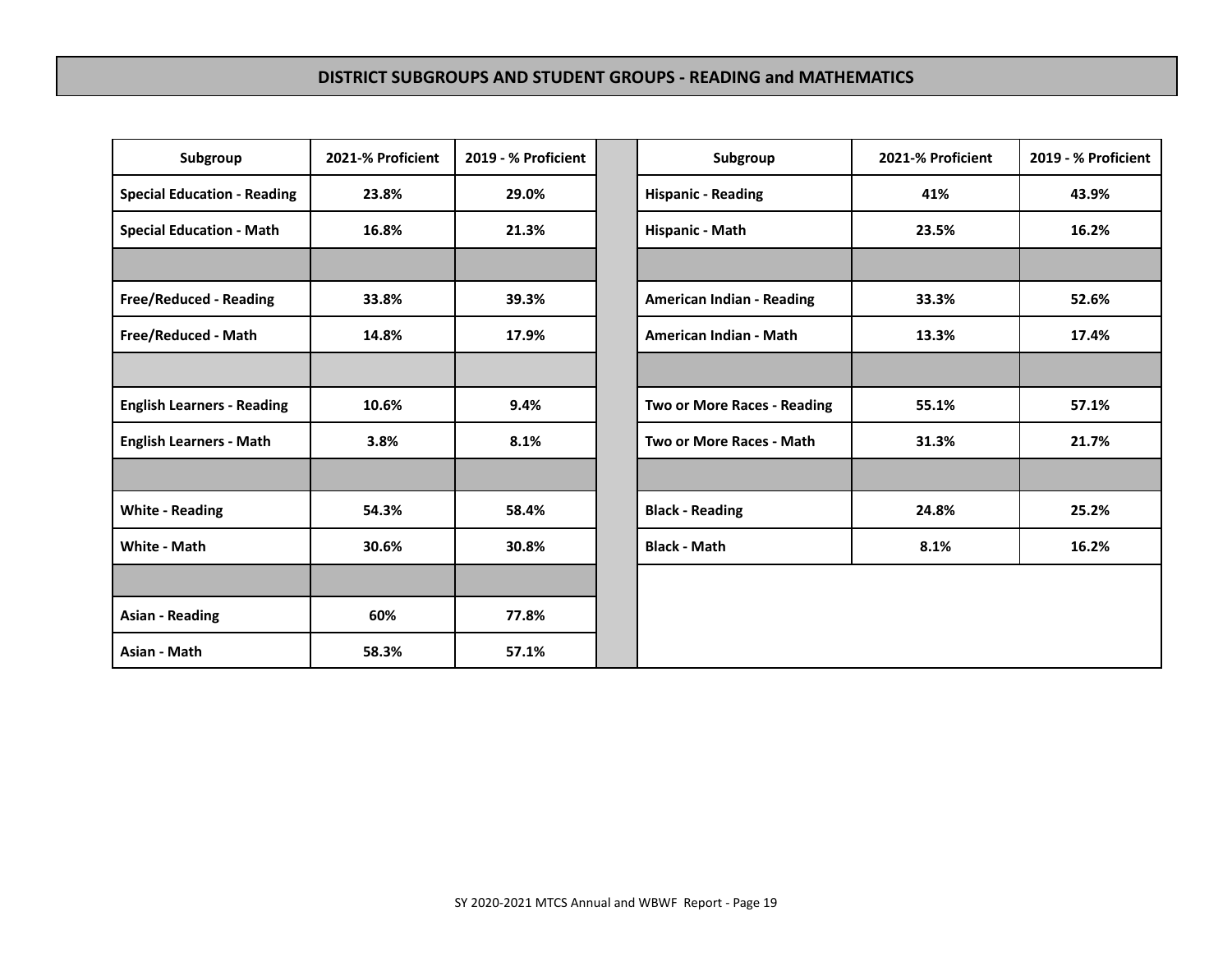### **BANAADIR ACADEMY - PROFICIENCY**

# **Reading and Math:**

● Proficiency Data in math and reading are not available for some categories because cell sizes fell below the required 10 students for all students tested and those meeting the enrollment criteria.

| Reading (Banaadir Academy) |            |         |         |              |              |
|----------------------------|------------|---------|---------|--------------|--------------|
|                            | <b>ALL</b> | Grade 3 | Grade 4 | Grade 5      | Grade 6      |
| Ban Acad Reading 2019      | 19.4       | 24.2    | 21.1    | 8.3          | 22.7         |
| Ban Acad Reading 2021      | 30.8       |         |         | <b>CTSTR</b> | <b>CTSTR</b> |
| <b>STATE Reading 2021</b>  | 52.5       | 48.5    | 49.3    | 59.4         | 55.0         |
|                            |            |         |         |              |              |
|                            |            |         |         |              |              |
| Math (Banaadir Academy)    |            |         |         |              |              |
|                            | ALL        | Grade 3 | Grade 4 | Grade 5      | Grade 6      |
| Ban Acad Math 2019         | 19.4       | 24.2    | 21.1    | 8.3          | 22.7         |
| Ban Acad Math 2021         | 14.3       | -       |         | <b>CTSTR</b> | <b>CTSTR</b> |
| STATE Math 2021            | 44.2       | 57.1    | 53.8    | 41.1         | 37.2         |

#### *Results:*

● Results are not accurate due to the low number of students participating in the assessments

#### *Highlights:*

- Banaadir Academy spent a majority of the year online and adapted to students' needs. Those students who were struggling were brought in for tutoring and given extra support. Banaadir Academy provided summer recovery courses for those students who needed to make up credits. Banaadir Academy had great feedback from parents on how they rolled out and maintained distance learning.
- Participation was high on the NWEA assessment and teachers used that data to support the students while online. Students used both the moodle platform as well as google classroom to meet with students in synchronous and asynchronous sessions.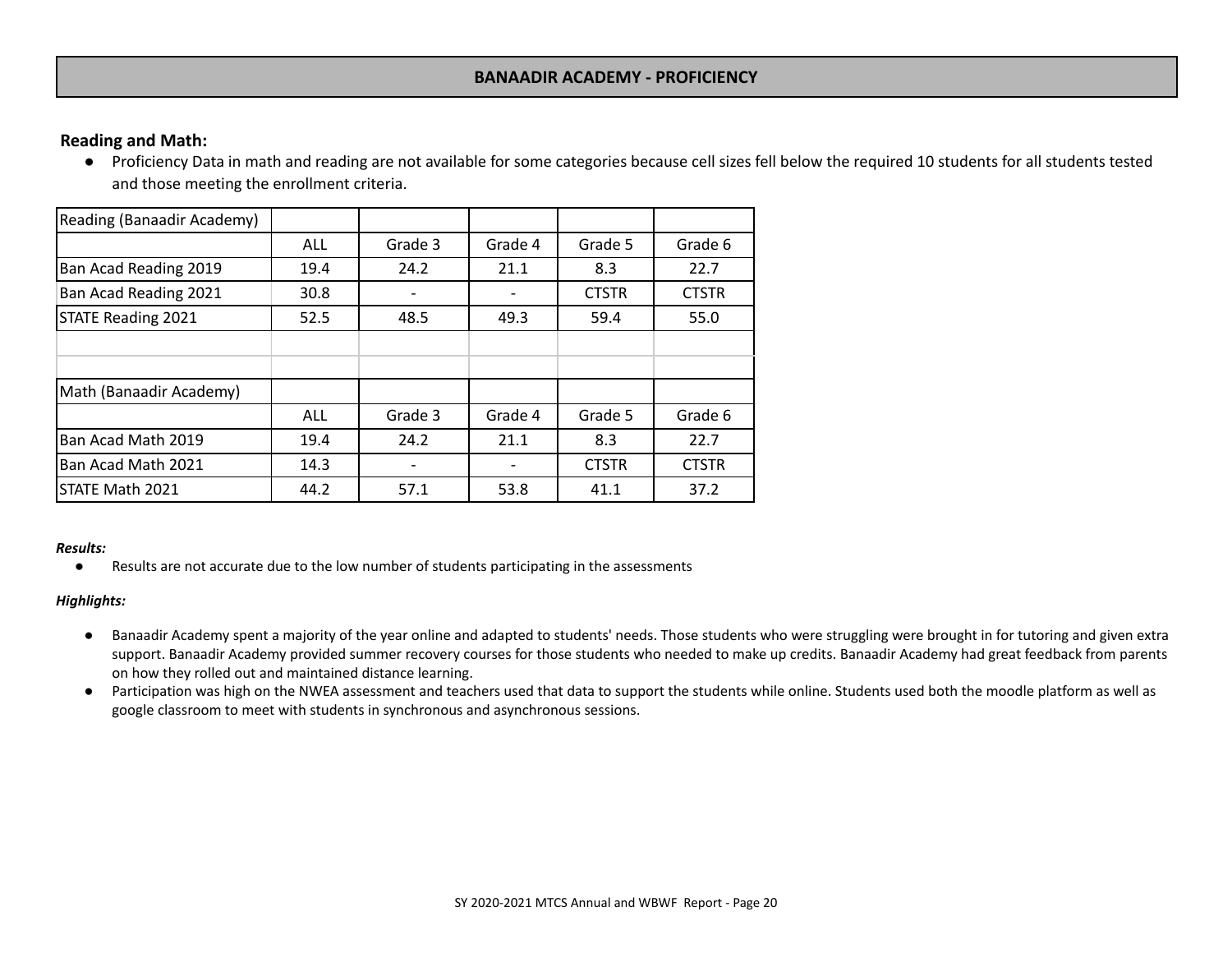### **BANAADIR Elementary - PROFICIENCY**

## **Reading and Math:**



#### *Results:*

● Results are not accurate due to the low number of students partaking in the assessments

#### *Highlights:*

- The new location was successful for enrollment and many families chose to stay with MTCS in spite of the location change. Students spent the end of the school year in person and enjoyed being able to learn face to face. Banaadir Elementary transferred through many different learning models throughout the year including hybrid and distance learning. Students used the platform google classroom to meet with their teacher each day and complete assignments.
- Students were able to meet with the local fire station and learn all about how firefighters help our community. Students also enjoyed exploring the grounds around the school and participating in Track and Field day at the local nearby park.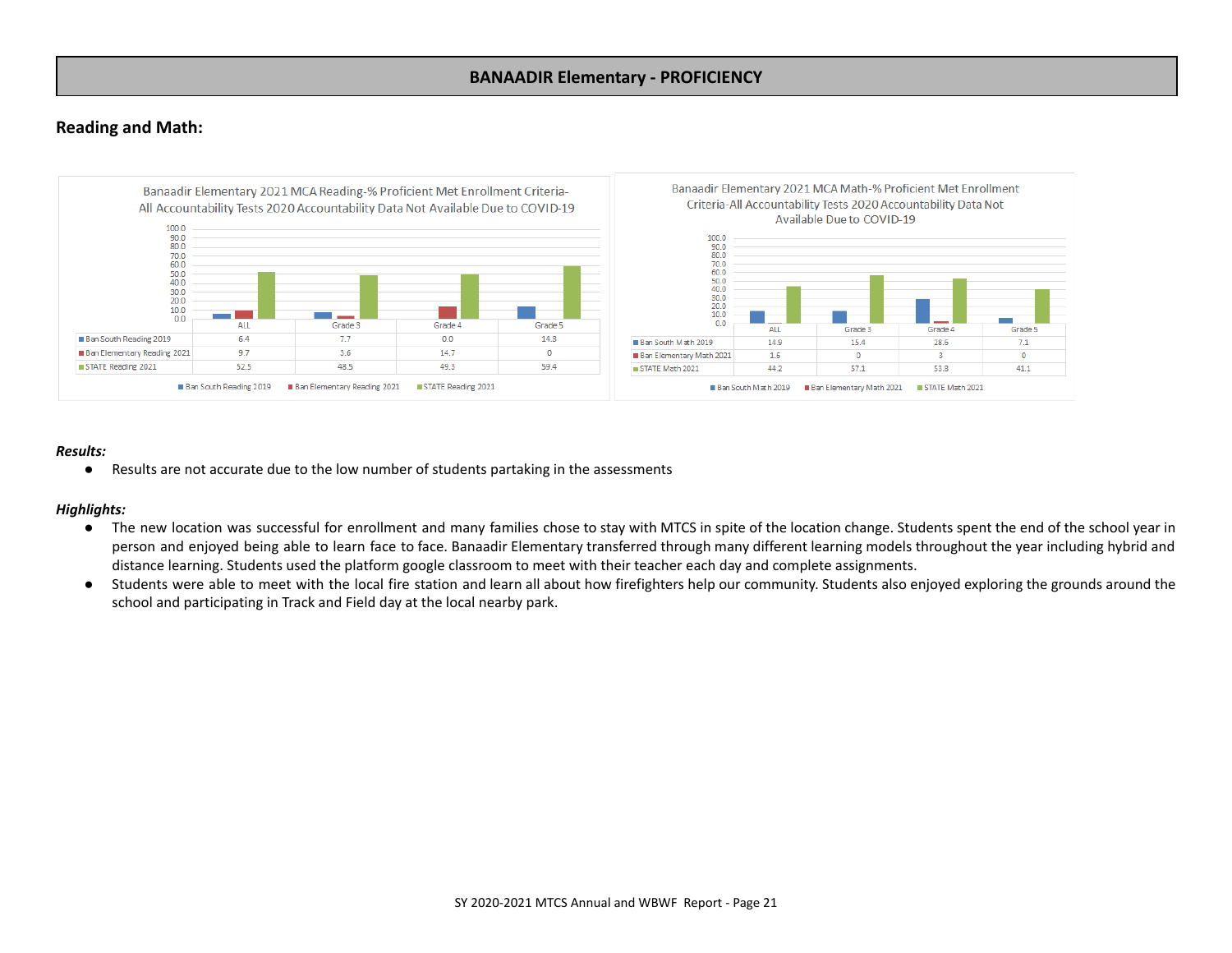

# **MN CONNECTIONS ACADEMY - PROFICIENCY and GRADUATION**



#### **Growth - Based on 4-year Graduation Rates**

*Note: Graduation Rates are reported one year behind so the 2020 rates will be reported in January 2021.*

| <b>MN Connections 4-Year Graduation</b><br><b>Rate 2019</b> | 75.5% | <b>Goal for the</b><br><b>State is 90.0%.</b> |
|-------------------------------------------------------------|-------|-----------------------------------------------|
| <b>MN Connections 4-Year Graduation</b><br><b>Rate 2020</b> | 77.4% | State 2019 rate<br>was 83.8%                  |

#### *Results:*

● Results are not accurate due to the low number of students participating in the assessments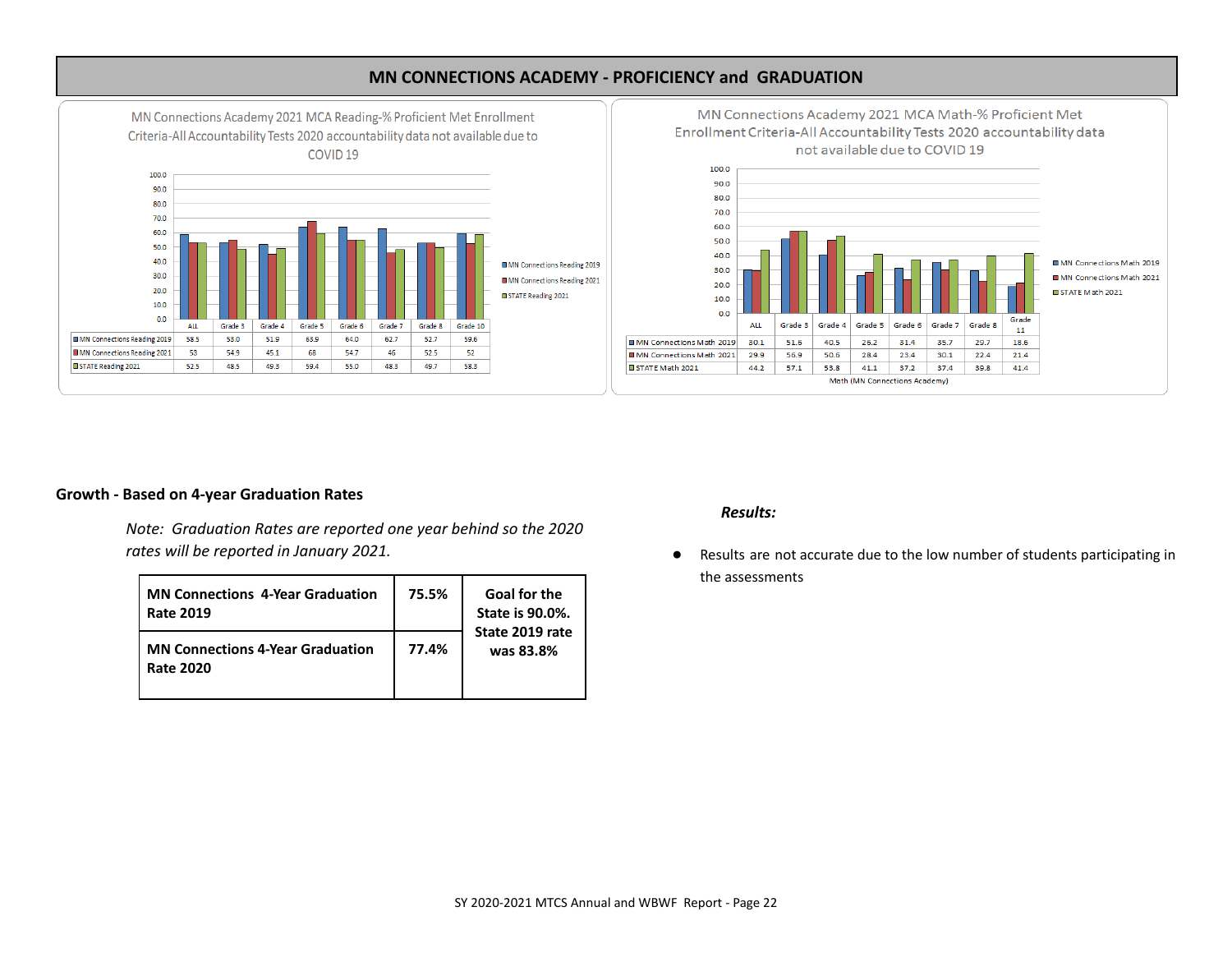# **MN VIRTUAL SCHOOL - PROFICIENCY and GRADUATION**

## **Reading and Math:**

● Proficiency Data in math and reading are not available for some categories because cell sizes fell below the required 10 students for all students tested and those meeting the enrollment criteria.

# **Reading (MN Virtual)**

|                            | ALL  | Grade 7      | Grade 8      | Grade 10     |
|----------------------------|------|--------------|--------------|--------------|
| <b>MN Virtual Rdg 2019</b> | 39.1 | 0.0          | 0.0          | 41.1         |
| <b>MN Virtual Rdg 2021</b> | 72.7 | <b>CTSTR</b> | <b>CTSTR</b> | <b>CTSTR</b> |
| <b>STATE Reading 2021</b>  | 52.5 | 48.3         | 49.7         | 58.3         |

## **Math (MN Virtual)**

|                             | ALL  | Grade 7      | Grade 8      | Grade 11     |
|-----------------------------|------|--------------|--------------|--------------|
| <b>MN Virtual Math 2019</b> | 13.6 | 0.0          | 0.0          | 13.2         |
| <b>MN Virtual Math 2021</b> | 38.5 | <b>CTSTR</b> | <b>CTSTR</b> | <b>CTSTR</b> |
| <b>STATE Math 2021</b>      | 44.2 | 37.4         | 39.8         | 41.4         |

Growth - Based on 4-year Graduation Rates Note: Graduation Rates are reported one year behind so the 2021 rates will be reported in January 2022.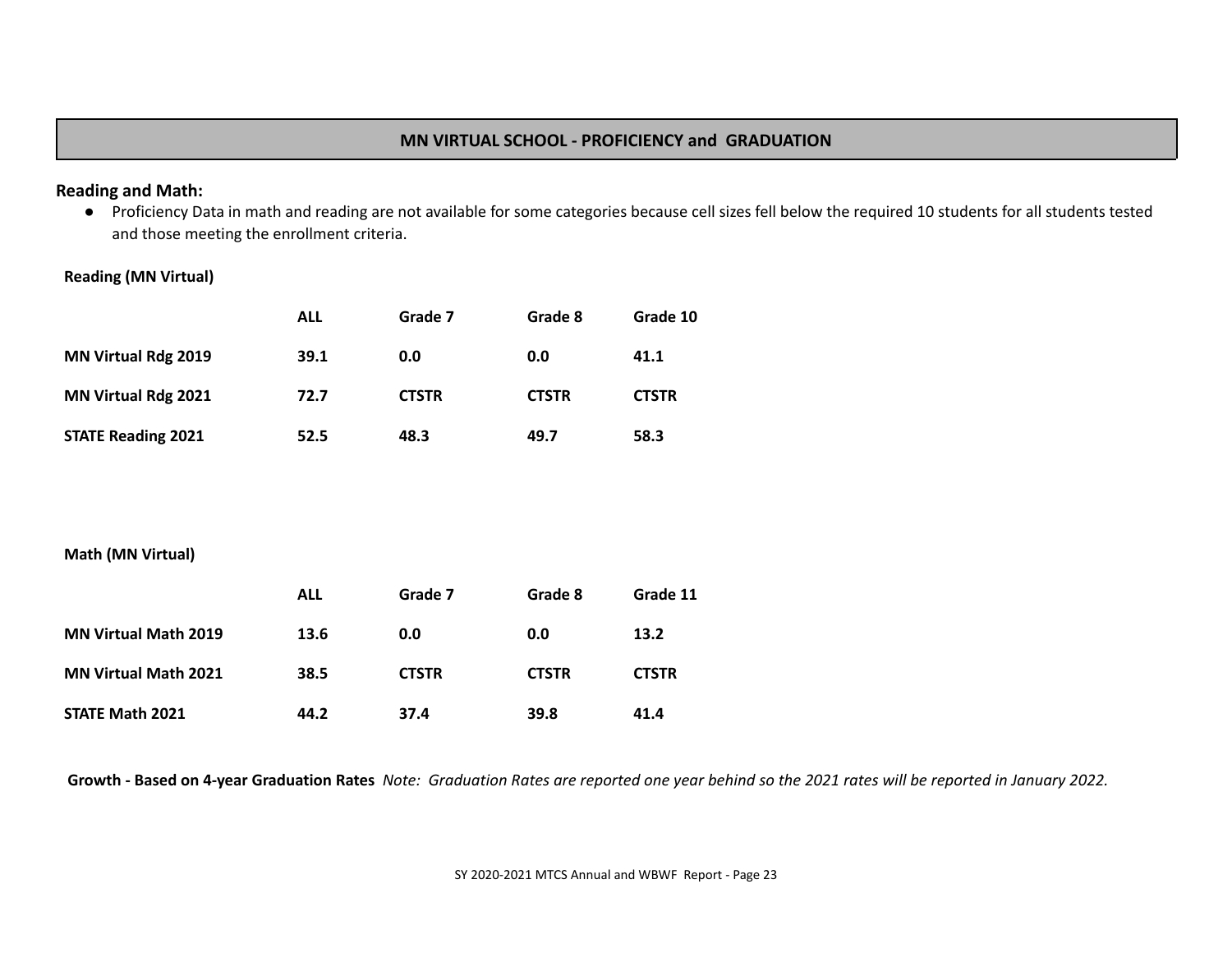| <b>MN Virtual 4-Year Graduation Rate 2019</b> | 22.6% | Goal for the State is 90.0%. State 2020 rate was 83.8% |
|-----------------------------------------------|-------|--------------------------------------------------------|
| <b>MN Virtual 4-Year Graduation Rate 2020</b> | 24.1% |                                                        |

#### *Results:*

● Results are not accurate due to the low number of students participating in the assessments

*Highlights:* MN Virtual High School started a student-led GSA at the school. They were awarded their first bilingual seals to two of their 2021 graduates. MNVS achieved its school wide goal for reading, as measured by the MCA, by improving proficiency rate from 39.1% to 66.7%.

**MTS ELEMENTARY - PROFICIENCY**



### *Results:*

● Results are not accurate due to the low number of students participating in the assessments

#### *Highlights:*

● MTS Elementary began the year in a new space and provided onsite and online learning throughout the school year to meet the needs of their families. Virtual gatherings were held to acknowledge and celebrate students as well as bring the community together. Stakeholders participated in advisory events to open and strengthen communication. The entire school participated in engaging events such as a whole school poetry unit with virtual presentations, whole school book reading, and virtual field trips. Teachers met with students to establish goals. MTS Elementary offered an in person summer school opportunity to 43 students.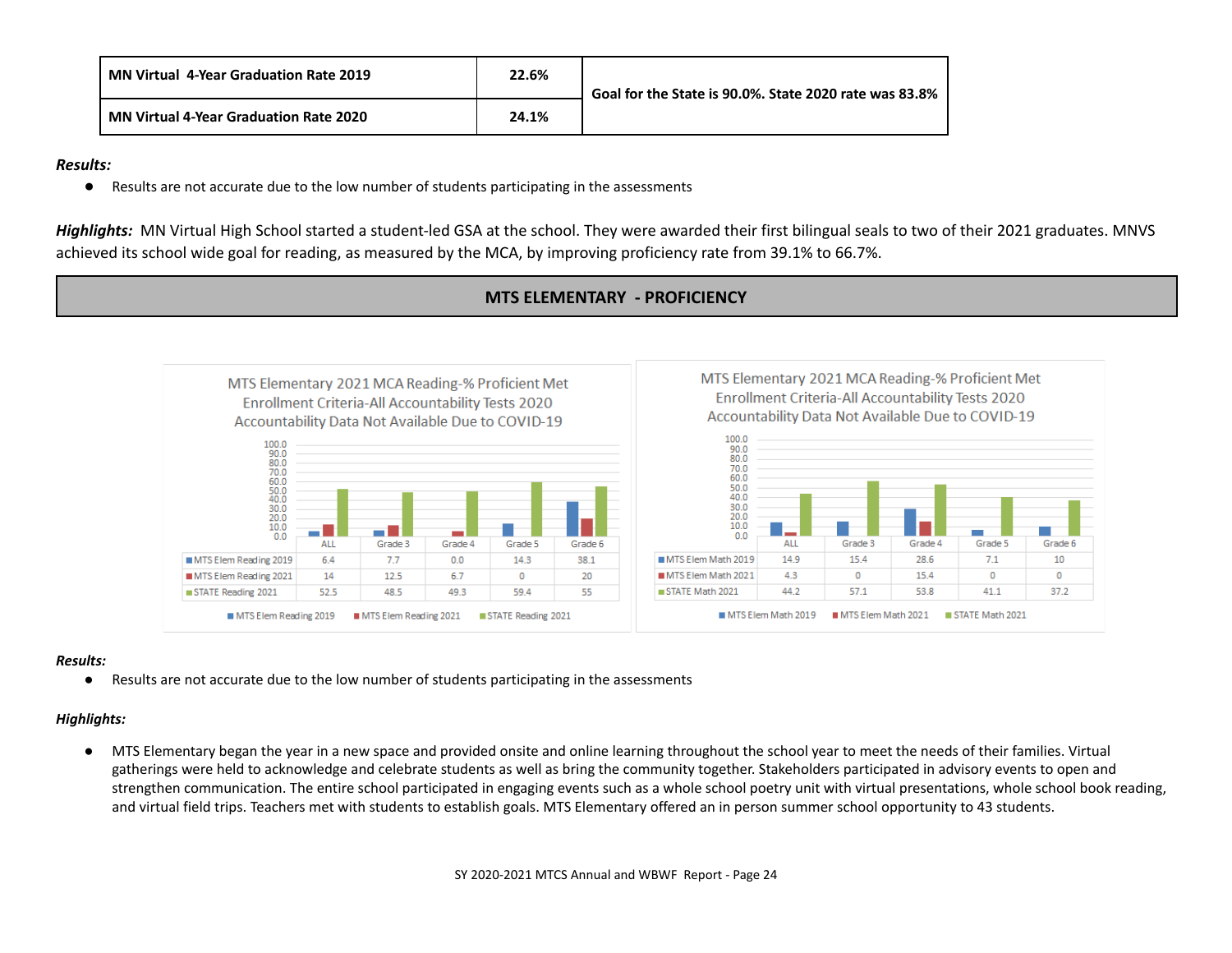# **MTS HIGH SCHOOL - PROFICIENCY and GRADUATION**

# **Reading and Math:**

● Proficiency Data in math and reading are not available because cell sizes fell below the required 10 students for all students tested and those meeting the enrollment criteria.

# **Reading (MTS High)**

|                              | ALL  | Grade 7      | Grade 8      | Grade 10     |
|------------------------------|------|--------------|--------------|--------------|
| MTS High Reading 2019        | 23.0 | 27.5         | 30.0         | 9.1          |
| <b>MTS High Reading 2021</b> | 14.3 | <b>CTSTR</b> | <b>CTSTR</b> | <b>CTSTR</b> |
| <b>STATE Reading 2021</b>    | 52.5 | 48.3         | 49.7         | 58.3         |

# **Math (MTS High)**

|                        | ALL  | Grade 7      | Grade 8      | Grade 11     |
|------------------------|------|--------------|--------------|--------------|
| MTS High Math 2019     | 15.9 | 15.0         | 20.0         | <b>11.1</b>  |
| MTS High Math 2021     | 7.1  | <b>CTSTR</b> | <b>CTSTR</b> | <b>CTSTR</b> |
| <b>STATE Math 2021</b> | 44.2 | 37.4         | 39.8         | 41.4         |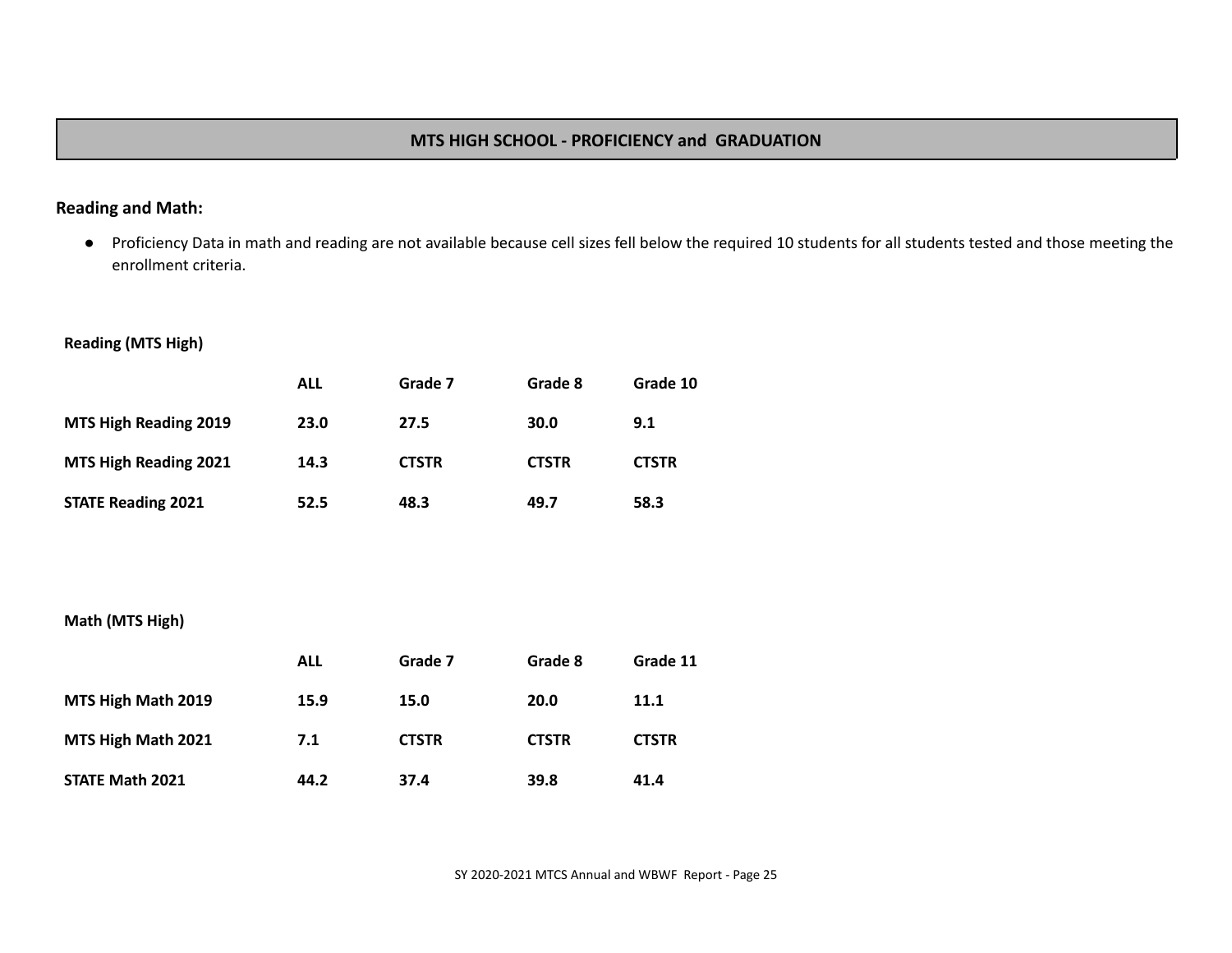Growth - Based on 4-year Graduation Rates - Note: Graduation Rates are reported one year behind so the 2021 rates will be reported in January 2022.

| MTS High School 4-Year Graduation Rate 2019 | 56.4% | Goal for the State is 90.0%.<br><b>State 2020 rate was 83.8%</b> |
|---------------------------------------------|-------|------------------------------------------------------------------|
| MTS High School 4-Year Graduation Rate 2020 | 58.8% |                                                                  |

### *Results:*

● Results are not accurate due to the low number of students participating in the assessments

**Highlights**: MTS High School spent the entire year in distance learning due to COVID-19. Students had the opportunity to participate in tutoring in person at the Mall of America space due to construction of the old building. Students attended their classes using the Moodle Platform and teachers were able to have synchronous and asynchronous instruction.

# **P.E.A.S.E. - PROFICIENCY and GRADUATION**

# **Reading and Math:**

● Proficiency Data in math and reading are not available because cell sizes fell below the required 10 students for all students tested and those meeting the enrollment criteria.

Growth - Based on 4-year Graduation Rates Note: Graduation Rates are reported one year behind so the 2020 rates will be reported in January 2021.

| I MTS Pease Academy 4-Year Graduation Rate 2019 | 62.5% | Goal for the State is 90.0%. State 2020 rate was 83.8% |
|-------------------------------------------------|-------|--------------------------------------------------------|
| MTS Pease Academy 4-Year Graduation Rate 2018   | 65.0% |                                                        |

*Results:*

● Results are not accurate due to the low number of students partaking in the assessments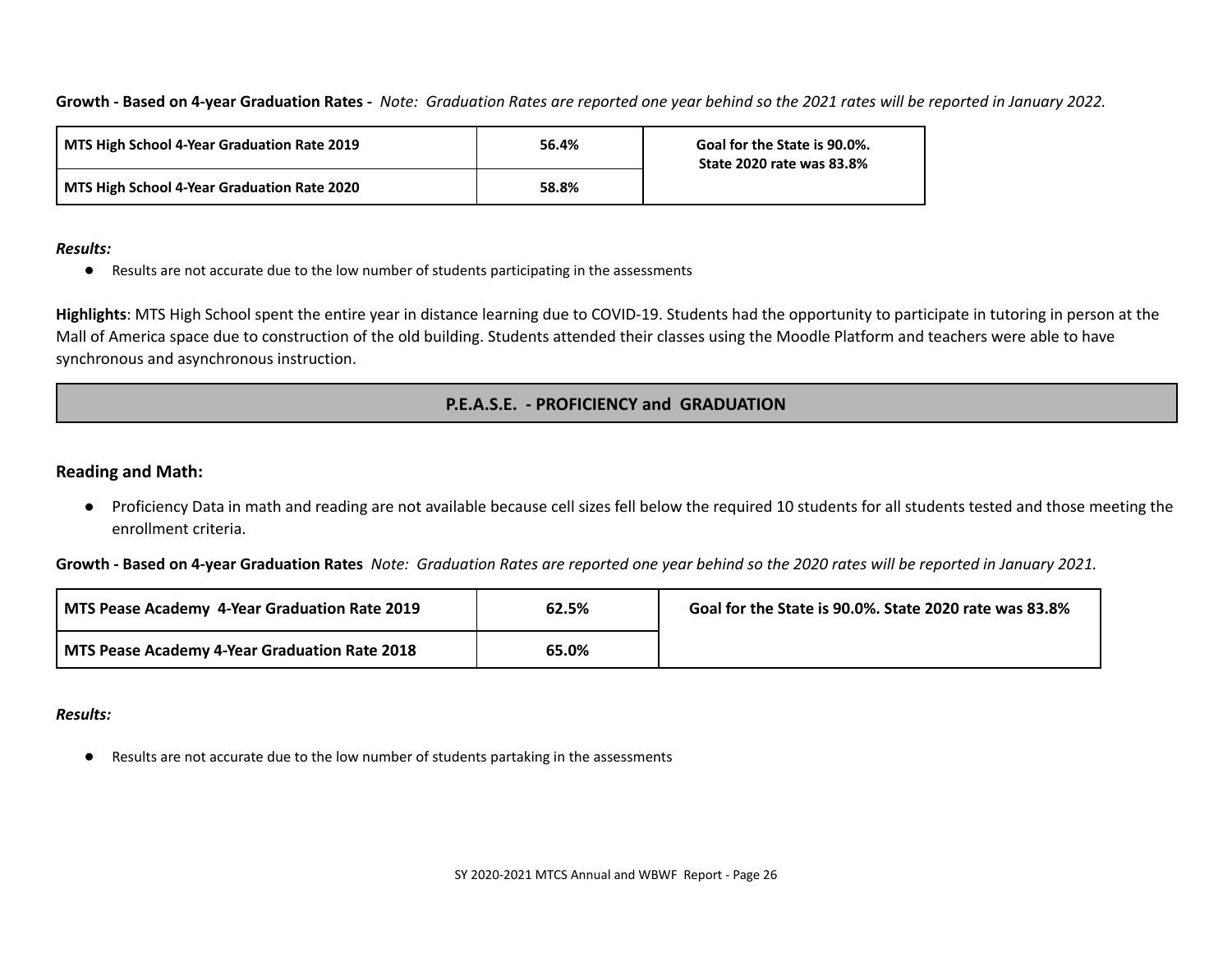## *Highlights:*

- P.E.A.S.E. Academy was able to provide in-person instruction through most of the year. Quarter 1, PEASE provided a hybrid where 1/2 our students were here Monday/Tuesday and the other 1/2 were here Wednesday/Thursday. Quarter 2 we had to go full distance but in Quarter 3 we were back to Hybrid while opening up our school to full-time in-person on a case-by-case basis. This list of students continued to grow so by 4th quarter we were just open to everybody full-time
- Throughout the 20-21 school year, PEASE served 40 students. This was down from previous years. However, PEASE was able to retain 67.5% of the students and 82.5% of the students we served were able to stay engaged in their recovery while enrolled. PEASE had 13 students graduate in June.
- 50% of PEASE students met or exceeded their growth goals in Reading in NWEA
- PEASE Academy retained all of their staff for the 2021-2022 school year

# **DISTRICT and SCHOOL CONTINUOUS ATTENDANCE**

**Consistent Attendance: Attending more than 90%**

**Chronic Absenteeism: Not attending 10% or more**

**All absences, whether excused or unexcused, count as NOT attending.**

**School related activities such as field trips and extra-curricular activities count as attending.**

Student A Attends 75% of the time Considered chronically absent

Student B Attends 94% of the time Considered consistently attending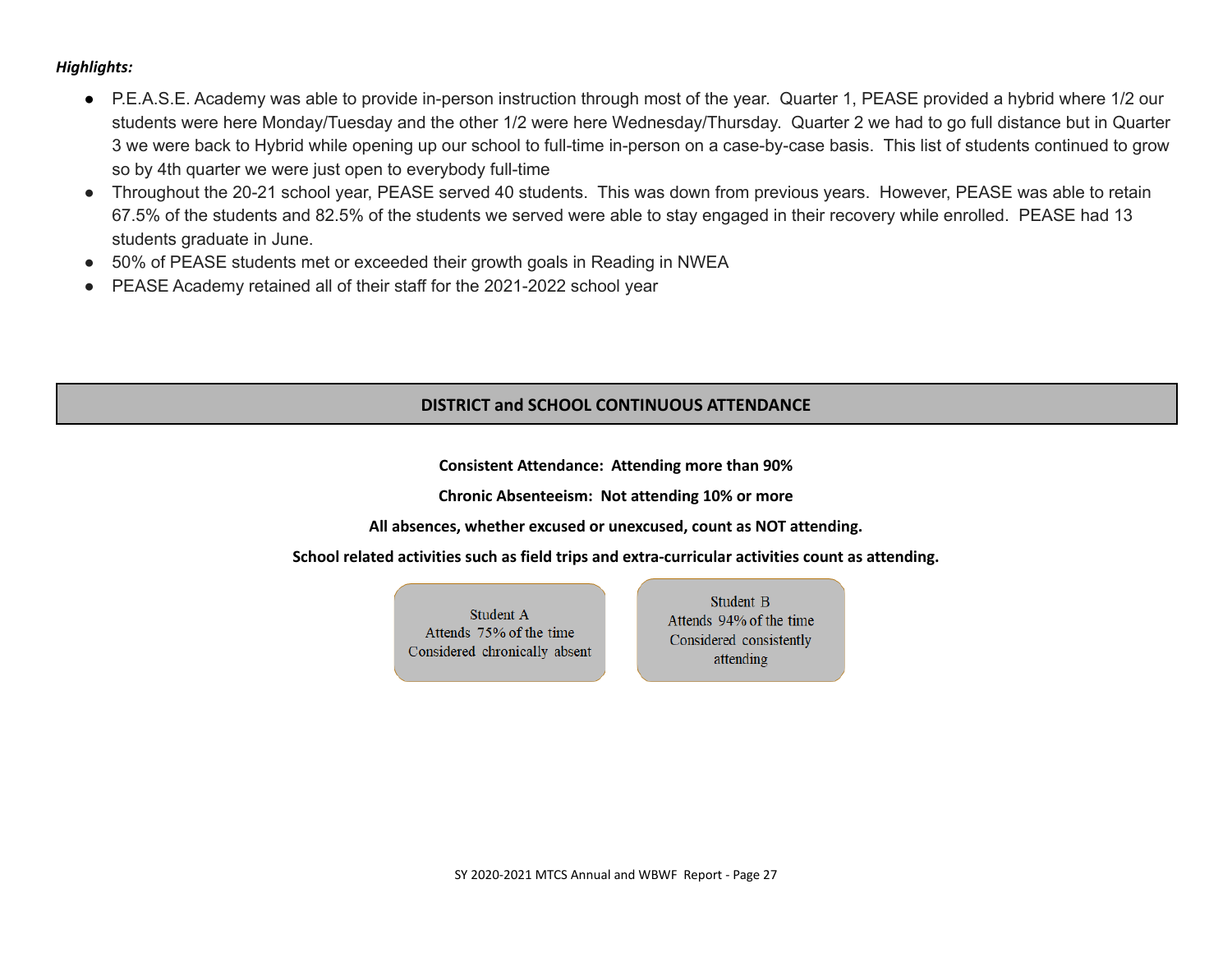Data is reported one year behind. Ex. 2020 data is from the 2019 school year. \*New data is not available yet

|                                    | 2020 (from prior year)<br><b>All Students</b> | 2019 (from prior year)<br><b>All Students</b> | 2018 (from prior year)<br><b>All Students</b> |
|------------------------------------|-----------------------------------------------|-----------------------------------------------|-----------------------------------------------|
| <b>MTCS District (all schools)</b> | 78.9%                                         | 79.8%                                         | 76.8%                                         |
| <b>Banaadir Academy</b>            | 98.1%                                         | 100.0%                                        | 100.0%                                        |
| <b>Banaadir South (Ban Elem)</b>   | 94.7%                                         | 100.0%                                        | 100.0%                                        |
| <b>MTS Elementary</b>              | 100.0%                                        | 100.0%                                        | 100.0%                                        |
| <b>MTS High</b>                    | 41.6%                                         | 69.2%                                         | 56.3%                                         |
| <b>MTS PEASE Academy</b>           | 70.8%                                         | 77.8%                                         | 83.8%                                         |
| <b>MN Connections</b>              | 84.6%                                         | 82.0%                                         | 79.5%                                         |
| <b>MN Virtual</b>                  | 50.3%                                         | 45.2%                                         | 38.6%                                         |